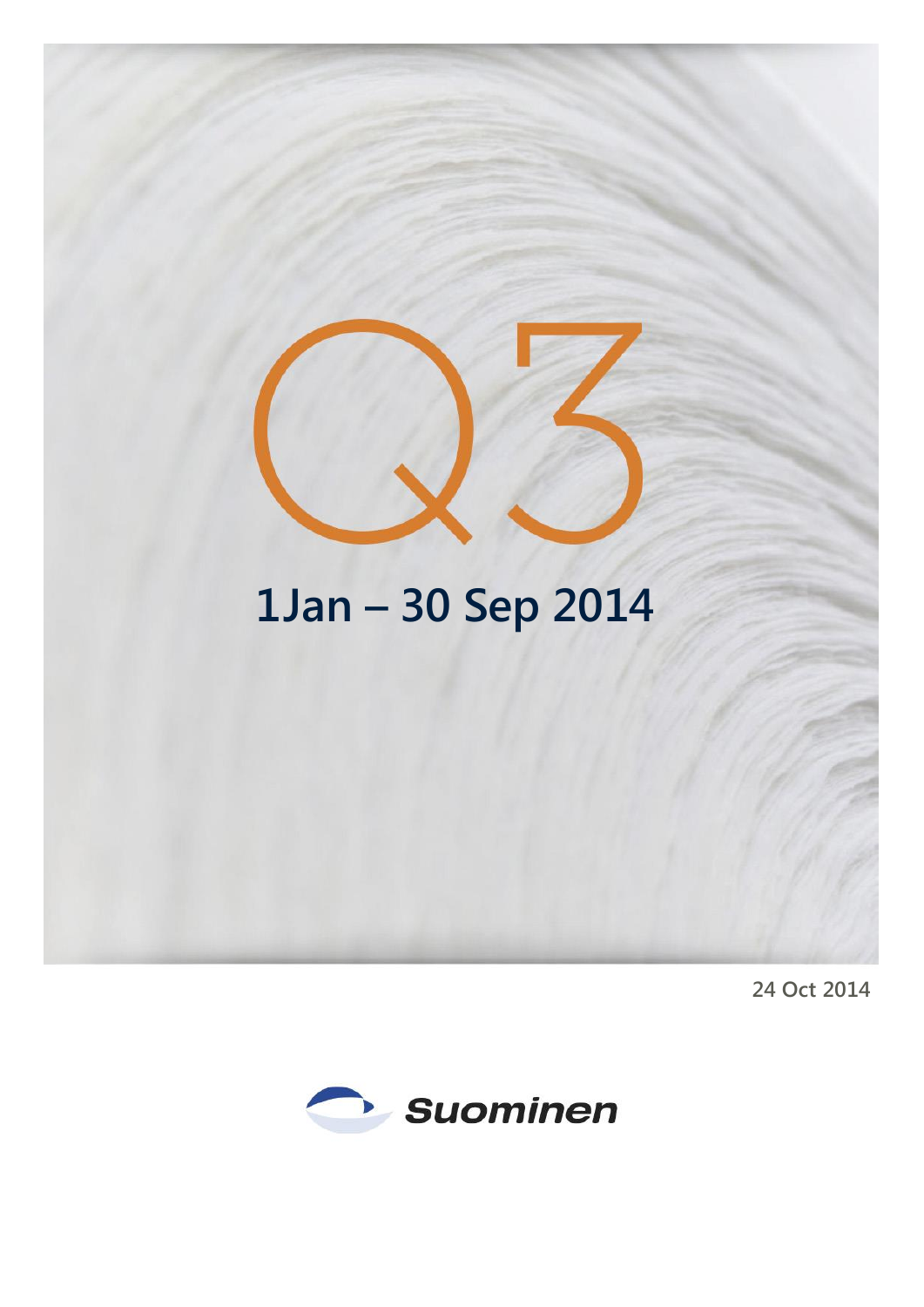

Suominen Corporation Interim Report 24 October 2014 at 8:30am (EEST)

SUOMINEN CORPORATION'S INTERIM REPORT FOR JANUARY 1 – SEPTEMBER 30, 2014: NET SALES, OPERATING PROFIT AND BALANCE SHEET IMPROVED; OUTLOOK REGARDING OPERATING PROFIT RAISED

|                                          | Q <sub>3</sub> | Q <sub>3</sub> | $Q1-Q3/$ | $Q1-Q3/$ | $Q1-Q4/$ |
|------------------------------------------|----------------|----------------|----------|----------|----------|
| <b>KEY FIGURES</b>                       | 2014           | 2013           | 2014     | 2013     | 2013     |
| Net sales, EUR million                   | 103.3          | 93.5           | 297.0    | 283.8    | 373.7    |
| Operating profit before                  |                |                |          |          |          |
| non-recurring items, EUR million         | 8.7            | 5.8            | 20.6     | 15.2     | 19.4     |
| Operating profit, EUR million            | 8.4            | 5.8            | 19.8     | 15.2     | 18.9     |
| Profit/loss for the period,              |                |                |          |          |          |
| EUR million, continuing operations       | 0.6            | 2.6            | 5.4      | 5.1      | 5.7      |
| Profit/loss for the period, EUR million, |                |                |          |          |          |
| discontinued operations                  | $-1.5$         | $-2.4$         | $-5.2$   | $-20.3$  | $-21.8$  |
| Profit/loss for the period,              |                |                |          |          |          |
| EUR million, total                       | $-0.9$         | 0.3            | 0.2      | $-15.2$  | $-16.1$  |
| Earnings/share, EUR,                     |                |                |          |          |          |
| continuing operations                    | 0.00           | 0.01           | 0.02     | 0.02     | 0.02     |
| Earnings/share, EUR,                     |                |                |          |          |          |
| discontinued operations                  | $-0.01$        | $-0.01$        | $-0.02$  | $-0.08$  | $-0.09$  |
| Earnings/share, EUR, Group               | 0.00           | 0.00           | 0.00     | $-0.06$  | $-0.07$  |
| Cash flow from operations/share,         |                |                |          |          |          |
| EUR*                                     | 0.07           | 0.02           | 0.11     | 0.02     | 0.09     |
| Return on invested capital (ROI), % *    | 10.2           | $-5.9$         | 10.2     | $-5.9$   | $-0.7$   |
| Return on invested capital (ROI), %,     |                |                |          |          |          |
| continuing operations                    | 13.5           | 9.5            | 13.5     | 9.5      | 12.4     |
| Gearing, %**                             | 43.3           | 112.5          | 43.3     | 112.5    | 96.2     |
|                                          |                |                |          |          |          |

\* Including discontinued operations.

All figures in this interim report refer to continuing operations of the Group unless otherwise stated. The figures are compared with those of the corresponding period in 2013 unless otherwise stated. In accordance with IFRS 5, the comparison data of the balance sheets have not been revised and, consequently, include discontinued operations.

## **Highlights in July– September 2014:**

- Net sales increased by 10.5% and amounted to EUR 103.3 million (93.5).

- Operating profit excluding non-recurring items increased by 49.4% to EUR 8.7 million (5.8).

- Suominen divested its Flexibles business area to a private equity company and the business area management on 14 July 2014.

- Suominen extended and diversified its financing by issuing a EUR 75 million bond and renewing its bank facilities.

- Suominen updates its outlook statement regarding operating profit. The company expects that for the full year 2014, its operating profit excluding non-recurring items from continuing operations will increase to the vicinity of EUR 25 million. Previously Suominen estimated that its operating profit excluding non-recurring items from continuing operations will improve from year 2013 (MEUR 19.4; Nonwovens segment and unallocated items).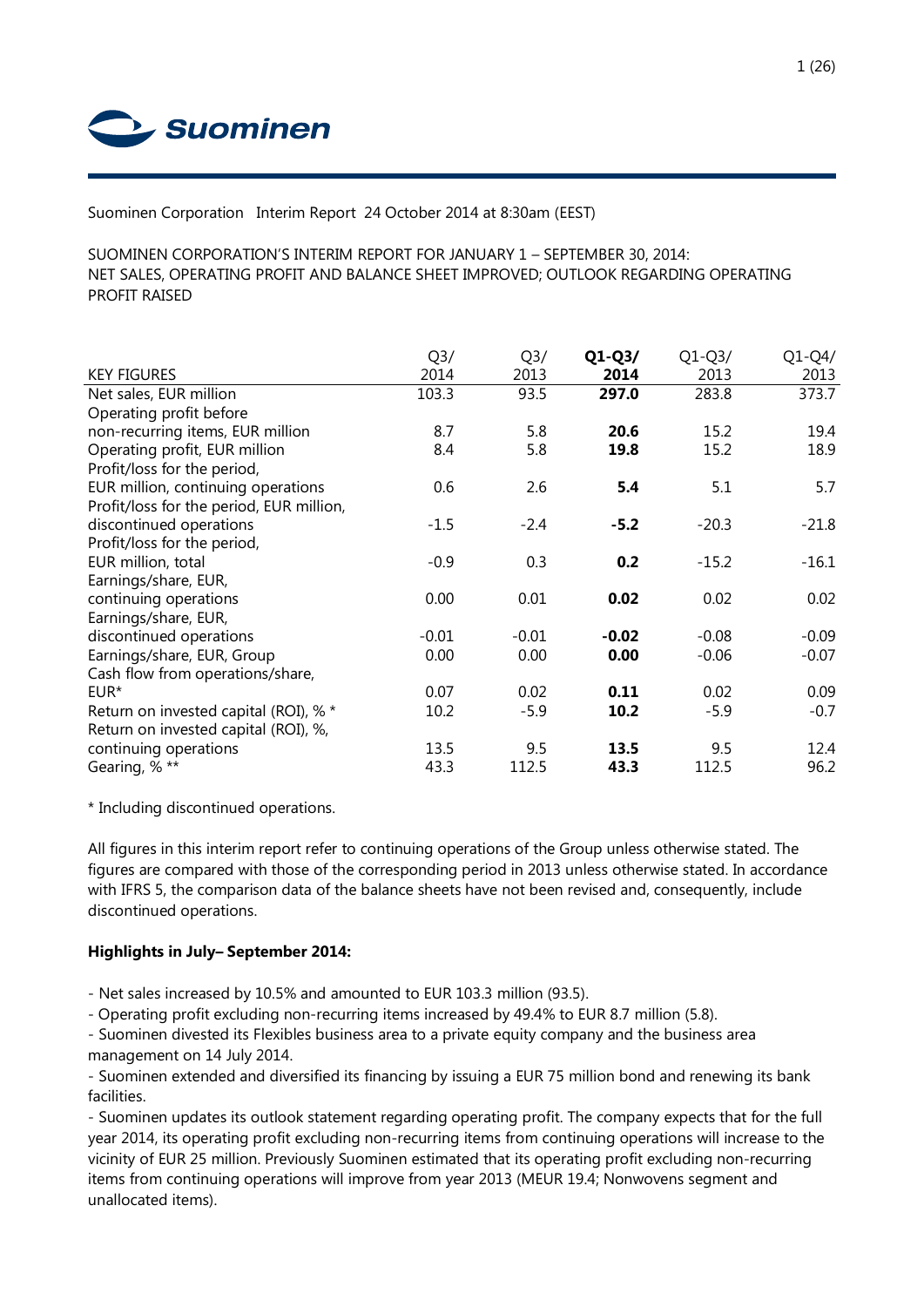

- Concerning net sales, Suominen repeats its estimate announced on 18 July 2014, according to which the company expects that for the full year 2014, its net sales of the continuing operations will improve from year 2013 (MEUR 373.7)

President & CEO **Nina Kopola** comments on Suominen's third quarter of 2014:

"In Suominen's main market regions, Europe and North America, consumers' confidence in the development of their personal finances weakened in the third quarter of the year. Consumer confidence indices turned downward in both the US and the euro area.

The weakening in confidence did not, however, have an effect on Suominen's financial development during the period. Suominen's net sales grew more than 10% from the comparison period and totaled EUR 103.3 million. Influencing the growth in net sales were the acquisition of the plant in Brazil in February 2014, the continuing favorable demand in the North American market and the temporary change in the competitive situation in the European markets, which boosted demand for Suominen's products.

Operating profit excluding non-recurring items increased to a new level, EUR 8.7 million, accounting for 8.4% of net sales. I am particularly pleased with the improvement in our relative profitability. It reflects the increase in the share of products with higher added value in our sales and proves that we are heading in the right direction strategically. Cash flow from operations just about quadrupled from the comparison period, and amounted to EUR 16.9 million. Financial expenses were high in the third quarter due to refinancing costs.

Additional proof of the successful implementation of the strategy is the achievement of our medium-term strategic targets: two out of three of these targets are reviewed on quarterly basis and just like in the first and second quarters of the year, in the July – September period Suominen reached the target level in these two. Our gearing declined further and was 43.4% (target level 40–80%) at the end of September. The return on investment (ROI) from continuing operations was 13.5% (target level >10%).

During the review period, we sold the Flexibles business area to a private equity firm and the business area's management. The sale further clarified Suominen's corporate structure and completed its transformation into a nonwovens company with operations on three continents.

The purely nonwovens-focused, financially stable Suominen is ready for the new strategy period of 2015– 2017. The strategy for the coming years will highlight the highly focused company's active development into a forerunner in nonwovens. In terms of our financial targets, our emphasis for the future will be organic net sales growth that exceeds the industry average. If we succeed in that target, Suominen's net sales in 2017 will be in the region of EUR 500 million. In September we renewed our financial base, including issuance of a bond, which will enable us to execute our growth strategy.

Alongside our growth targets, we will continue, however, to uphold our relative profitability and stable financial position. Our goal is to achieve a ROI of more than 12% in the future, and to maintain our gearing at a healthy level, i.e. between 40 and 80%. Today, 24 October 2014, we have also released a separate stock exchange release concerning the next phase of our strategy.

In connection with our strategy update, Suominen's Board of Directors has approved a dividend policy for the company. Suominen's policy is to distribute approximately 30% of its profit for the period in annual dividends. In assessing its proposal for the payment of dividends, the company's Board of Directors will also consider Suominen's future investment needs and the solidity of its financial position."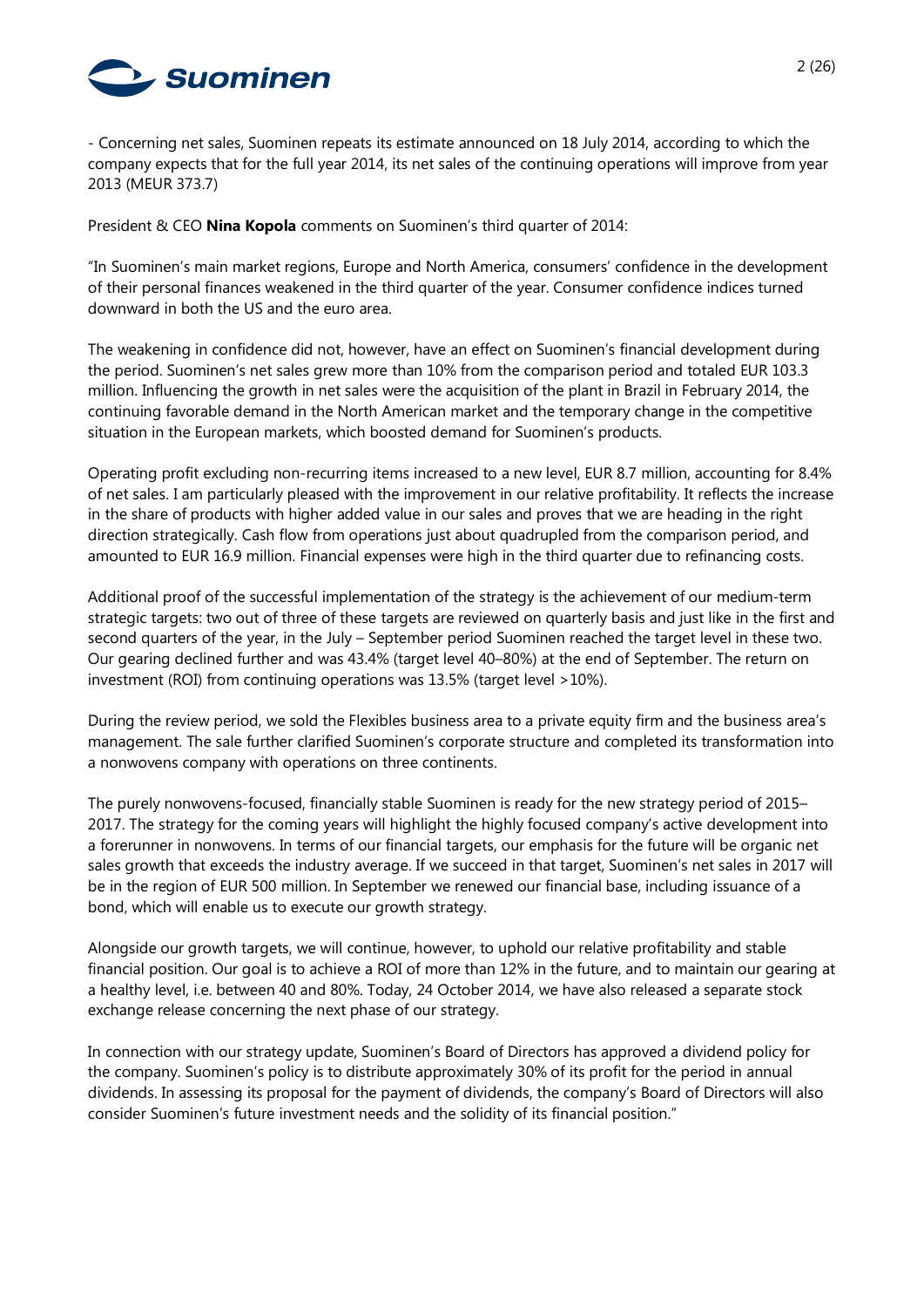

## **GROUP NET SALES AND FINANCIAL RESULT (CONTINUING OPERATIONS)**

## **July – September 2014**

Suominen has two business areas, Convenience and Care. Convenience business area supplies nonwovens as roll goods for wiping products. Care business area manufactures nonwovens for hygiene products and medical applications. Until the end of the financial year 2013, both business areas were reported in the Wiping segment. In the interim report for January-March 2014, the business areas were reported in Nonwovens segment. As from the interim report for January-June 2014, Suominen does not report any segments.

In July-September 2014, Suominen's net sales from continuing operations grew by 10.5% from the comparison period to EUR 103.3 million (93.5). Net sales of Convenience business area were EUR 94.4 million and net sales of Care business area EUR 8.9 million.

Operating profit before non-recurring items increased by 49% and amounted to EUR 8.7 million (5.8). Operating profit after non-recurring items was EUR 8.4 million (5.8). The non-recurring items reported in the review period amounted to EUR -0.3 million (0.0) and were attributable to restructuring costs as well as costs related to the acquisition of the Brazilian unit. Profit before taxes was EUR 4.0 million (4.5). Due to the refinancing and the discontinuing of the hedge accounting for the interest rate hedging, a non-recurring loss of EUR 0.9 million was recognized. Also the remaining costs of EUR 2.0 million for the previous syndicated loan were recognized in the financial expenses.

Profit for the period from continuing operations was EUR 0.6 million (2.6) and from discontinued operations EUR -1.5 million (-2.4). The Group profit for the period was EUR -0.9 million (0.3).

If calculated with the average USD exchange rate of July-September 2013, the operating profit before nonrecurring items would have been EUR 8.8 million (5.8) and after them 8.4 (5.8).

Healthy demand for nonwovens continued in North American market. In Europe, the demand for Suominen's products increased, partially due to temporary changes in the competitive environment. On top of the good demand for the products, the growth in net sales can be attributed to the increase of the share of products with higher value add in portfolio and to the acquisition of the Brazilian unit in February.

The increase in the share of products with higher added value in sales was mirrored also in gross profit and, consequently, in improved operating profit.

Cash flow from operations was EUR 16.9 million (4.3) in July-September. During the reporting period EUR 8.8 million (1.5 tied up) in working capital was released.

## **January – September 2014**

In January-September 2014, Suominen's net sales from continuing operations grew by 4.6% from the comparison period to EUR 297.0 million (283.8).

Net sales of Convenience business area were EUR 272.9 million and net sales of Care business area EUR 24.1 million. The main application areas for nonwoven materials supplied by Suominen were baby wipes (accounting for 40% of the sales), personal care wipes (22%), household wipes (17%), industrial wipes (12%), and hygiene and medical products (8%). All wiping products belong to the Convenience business area and all medical and hygiene products belong to the Care business area. The share of products with higher added value grew in the portfolio.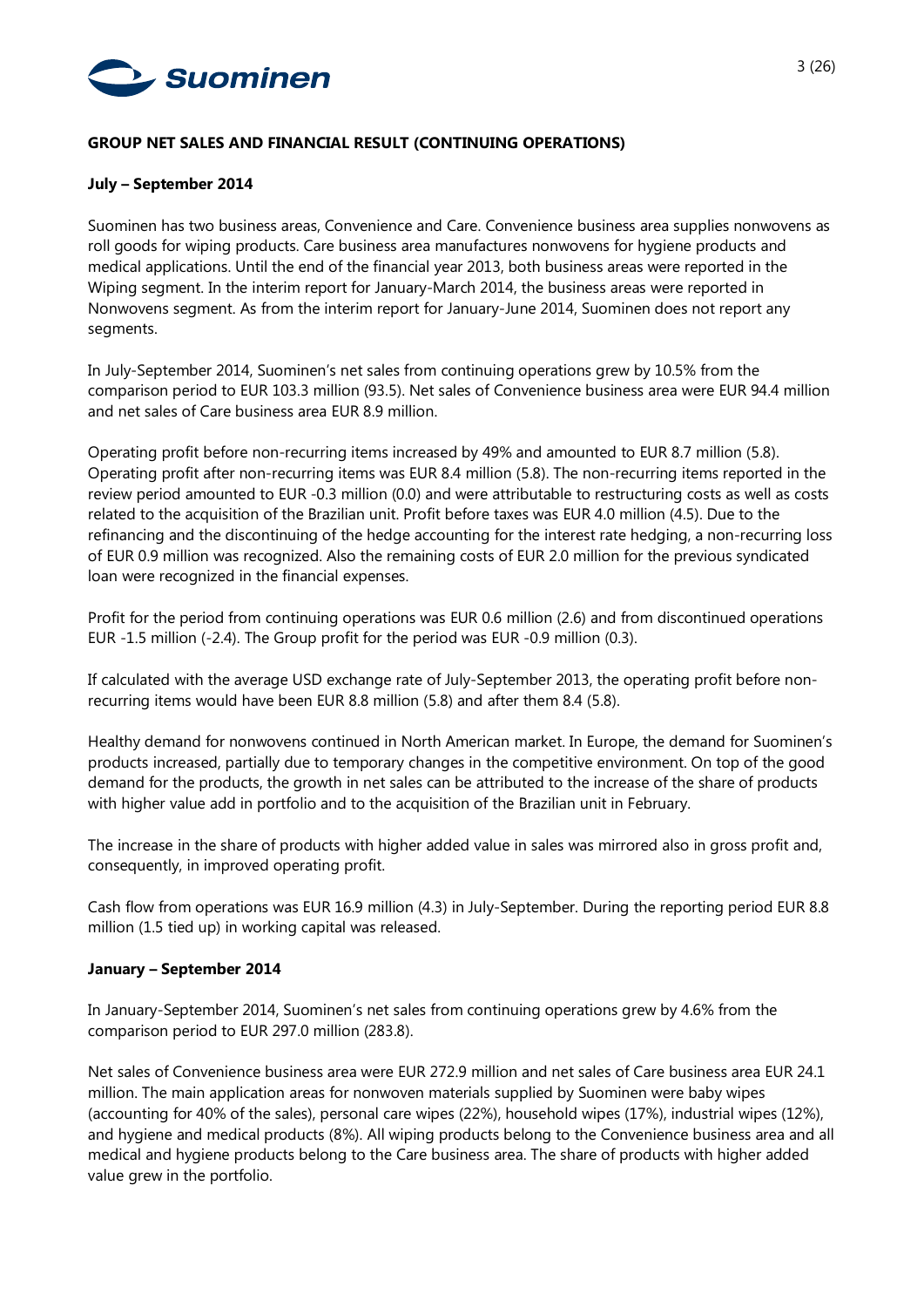

Operating profit before non-recurring items from continuing operations increased by 35% and amounted to EUR 20.6 million (15.2). Operating profit after non-recurring items was EUR 19.8 million (15.2). The nonrecurring items reported in the review period totaled EUR -0.9 million (0.0), of which EUR -1.1 million were costs related to restructuring measures and to the acquisition of the Brazilian unit; and EUR 0.2 million were items related to the closing down of the fiber production in Nakkila in 2012. Profit before taxes was EUR 12.7 million (10.5). Profit for the period from continuing operations was EUR 5.4 million (5.1) and from discontinued operations EUR -5.2 million (-20.3). The Group profit for the period was EUR 0.2 million (-15.2).

Cash flow from operations was EUR 27.8 million (5.0) in January-September. As of the beginning of the year, EUR 4.0 million (7.1 tied up) in working capital was released.

## **BUSINESS COMBINATIONS AND DISCONTINUED OPERATIONS**

## **Business combinations**

Suominen completed the acquisition of Paulínia plant in Brazil from Ahlstrom Corporation on 10 February 2014. The Paulínia plant was part of Ahlstrom´s former Home and Personal business operations, acquired by Suominen in 2011, but the acquisition of the Brazilian unit was prolonged due to delay in receiving approval from the authorities and consequent renegotiations. The transaction was implemented through acquisition of the shares of the local company. The enterprise value of the transaction was EUR 17.5 million and the final consideration EUR 19.6 million.

Due to the transaction Suominen's nonwovens business has now a foothold in the growing South American market region. The acquired plant is the only nonwovens manufacturing facility utilizing modern spunlace technology in production of wiping products in Brazil. The plant employs some 40 people and its annual net sales have amounted approximately to EUR 20 million.

#### **Discontinued operations**

Suominen reports in the discontinued operations Codi Wipes business unit, divested in summer 2013 and the Flexibles business area sold in July 2014. Prior to June 2013, Codi Wipes was reported as part of Suominen's Wiping segment and prior to June 2014 Flexibles business as an individual segment.

The enterprise value of the Flexibles business amounted to EUR 20.3 million, which includes a contingent consideration of EUR 1.0. Suominen has a loan receivable of EUR 8.5 million and retains a minority shareholding of 19.9% in the divested business. The cash component of the purchase price amounted to EUR 5.7 million. A revised non-recurring loss of EUR 5.9 million was recognized.

Suominen reported a non-recurring loss of EUR 5.2 million in the review period in its discontinued operations.

The profit after taxes from discontinued operations was EUR -21.8 million in January-December 2013.

## **GROUP PROFIT FOR THE PERIOD (INCLUDING DISCONTINUED OPERATIONS)**

The Group profit for July-September 2014 including the discontinued operations was EUR -0.9 million (0.3).

The Group profit for January-September 2014 including the discontinued operations was EUR 0.2 million (- 15.2).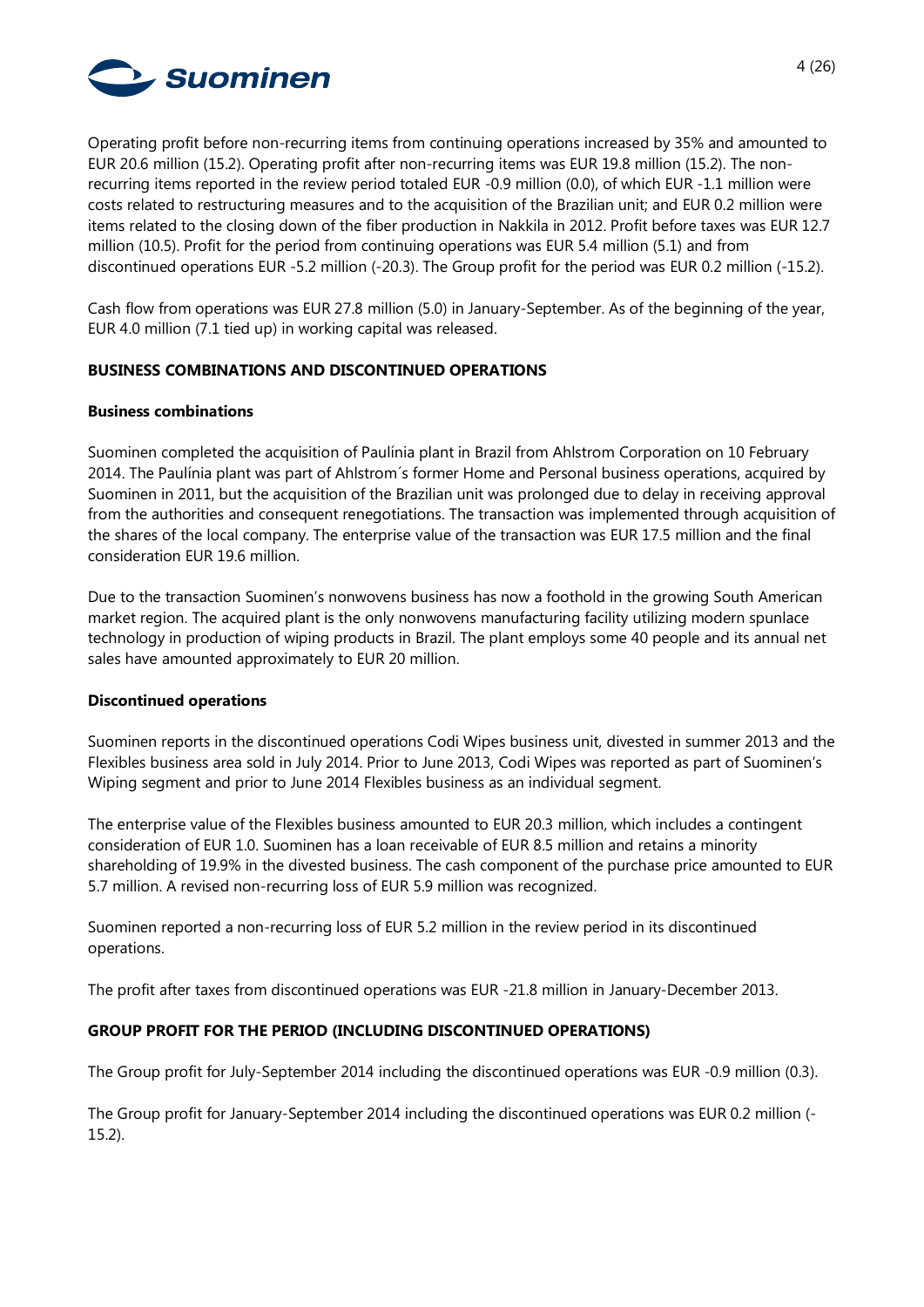

## **FINANCING**

In September 2014, Suominen renewed its financing. The syndicated credit facility withdrawn in 2011 was fully amortized and its mortgages were released. As a substitute, Suominen issued a bond and agreed a new syndicated EUR 55 million loan facility with banks.

On 23 September 2014, Suominen issued a EUR 75 million bond to be listed in the NASDAQ OMX Helsinki Stock Exchange. Principal amount of each book-entry unit of the senior unsecured notes is EUR 1,000, with an ISIN code FI40000108576. Each note will be freely transferable after it has been registered into the respective book-entry account.

The notes constitute direct and unsecured obligations of Suominen and they are guaranteed as for own debt by the Guarantors, i.e. subsidiaries of Suominen Corporation.

The notes bear interest from, and including, September 23, 2014 at the rate of 4.375 percent per annum until 23 September 2019, when the notes shall be repaid in full at their principal amount.

In connection with issuing the bond, Suominen entered into a syndicated credit facilities agreement totaling EUR 55 million in September. It consists of a term loan of EUR 10 million with a maturity of three years; a multicurrency revolving credit facility of EUR 30 million with a maturity of three years; and an investment loan of EUR 15 million with a maturity of four years. The facilities are guaranteed as for own debt by the subsidiaries of Suominen Corporation.

The Group's interest-bearing net liabilities amounted to EUR 44.6 million (89.7) at the end of the review period.

In January–September, net financial expenses were EUR 7.1 million (4.7), or 2.4% (1.7%) of net sales. Due to the refinancing and the discontinuing of the hedge accounting for the interest rate hedging, a non-recurring loss of EUR 0.9 million was recognized. Also the remaining costs of EUR 2.0 million for the previous syndicated loan were recognized in the financial expenses.

A total of EUR 4.0 million of working capital was released (tied up 7.1). Trade receivables amounting to EUR 6.0 million were sold to the bank. The equity ratio was 41.0% (33.1%). Cash flow from operations was EUR 27.8 million (5.0), representing a cash flow of EUR 0.11 per share (0.02).

## **CAPITAL EXPENDITURE**

The gross investments of the continued operations totaled EUR 4.4 million (1.4). Planned depreciation of the continuing operations amounted to EUR 11.4 million (10.4). Suominen invested EUR 1.7 million in capacity expansion of high value added nonwovens at the Windsor Locks plant in the United States and EUR 1.0 million in intangible assets. Other investments were in maintenance. The investments of the discontinued operations were EUR 0.6 (1.2) million.

#### **INFORMATION ON SHARES AND SHARE CAPITAL**

#### **Share capital**

The registered number of Suominen's issued shares totals 247,934,122 shares, equaling to a share capital of EUR 11,860,056.00.

## **Share trading and price**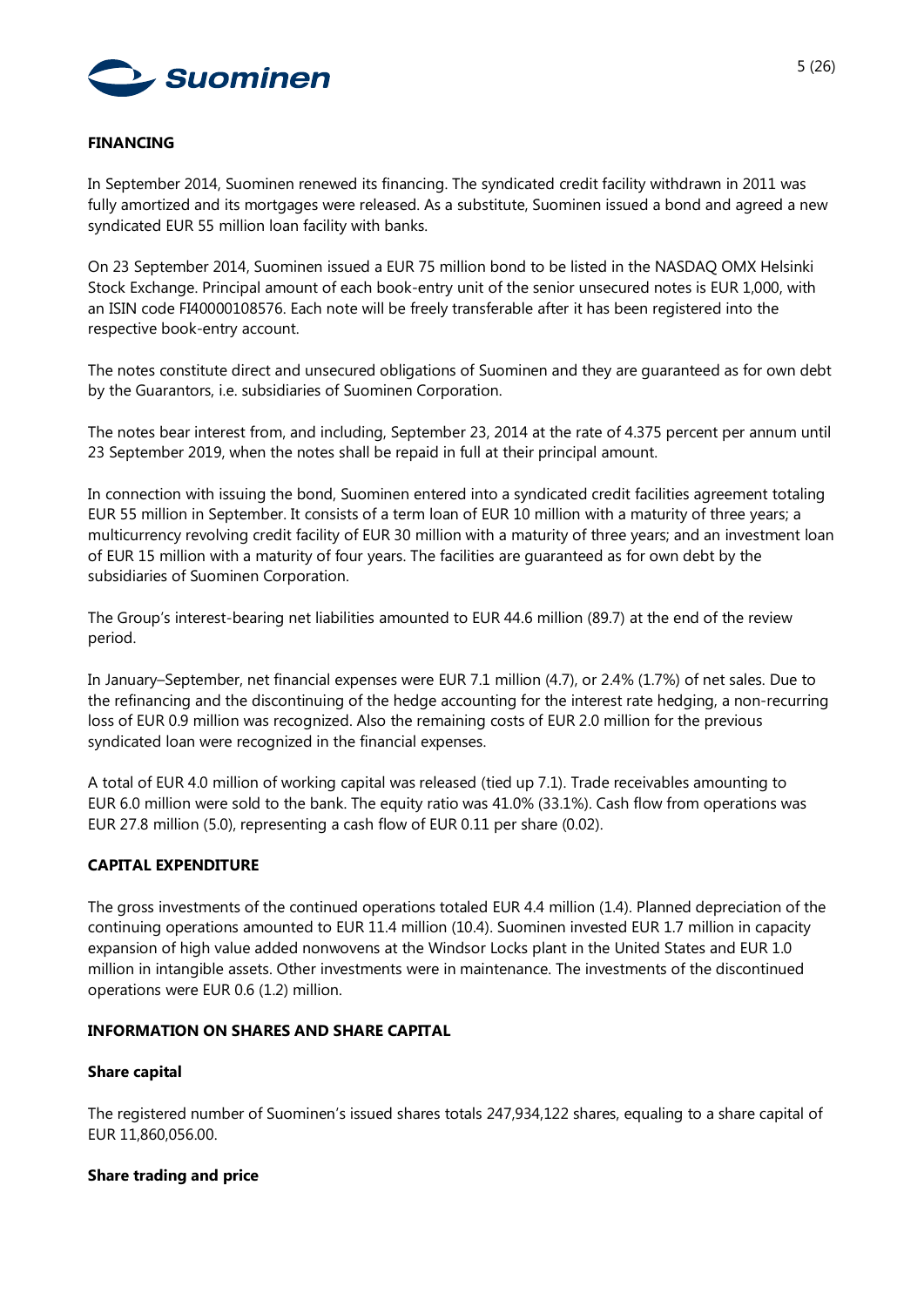

The number of Suominen Corporation shares traded on NASDAQ OMX Helsinki from 1 January to 30 September 2014 was 24,422,736 shares, accounting for 9.9% of the share capital and votes. The trading price varied between EUR 0.47 and EUR 0.62. The closing trading price was EUR 0.58, giving the company a market capitalization of EUR 142,755,750 on 30 September 2014.

#### **Own shares**

On 1 January 2014 Suominen Corporation held 1,924,367 of its own shares. On 5 June 2014, the portion of the remuneration of the Board of Directors to be paid in shares, in total 120,848 shares, was delivered in accordance with the decision by the Annual General Meeting. On 30 September 2014, Suominen held 1,803,519 own shares, accounting for 0.7% of the share capital and votes.

#### **Share-based incentive plan**

On 30 September 2014, the target group for Suominen's share-based incentive plan included seven employees. One employee left the program during the review period. At the end of the financial period, the rewards to be paid on the basis of the plan corresponded to a maximum value of roughly 2,383,333 Suominen Corporation shares in total, including the portion to be paid in cash. The aim of the plan is to align the objectives of shareholders and key employees in order to increase the value of the company, to commit the key employees to the company, and to offer them a competitive reward plan based on long-term shareholding in the company. The plan covers one performance period: the calendar years 2012–2014. The potential reward from the performance period will be based on Suominen Group's cumulative Earnings Before Interest, Taxes, Depreciation and Amortization (EBITDA) and cumulative cash flow, and it will be paid in 2015 partly in company shares and partly in cash.

#### **Extraordinary General Meeting and hybrid bond**

Suominen issued on 10 February 2014 a convertible hybrid bond of EUR 17,500,000, treated as equity, to finance the acquisition of the nonwovens business operations in Brazil. The bond was oversubscribed. The bond consists of 175 bond notes, each having the nominal value of EUR 100,000. The bond does not have a guarantee or other collateral. The principal of the bond has a fixed annual interest of 5.95% until 10 February 2018. After that date, the principal of the bond will have a fixed annual interest of 6.95% until 10 February 2019. After that date, the principal of the bond will have a fixed annual interest of 7.95%. The interest accrued for the bond by 10 February 2018 will be capitalized to the principal of the bond annually on 10 February. Thereafter and commencing on 10 May 2018, the interest is payable in the discretion of the Board of Directors quarterly on 10 February, 10 May, 10 August and 10 November. No interest shall be paid on the capitalized interest until 10 February 2018. After that date, the capitalized interest shall be a part of the actual principal of the bond and annual interest shall be paid to the whole amount of the principal according to the interest terms of the bond.

Suominen has the right to redeem the bond in whole or in part on 10 February 2018 or thereafter, on each interest payment date, at the nominal value of the bond together with the accrued interest.

A bond note entitles the bondholder to convert the bond note and the potential capitalized interest for shares in Suominen at the conversion rate of EUR 0.50 per share. The period for converting starts on 11 February 2014 and ends on 10 February 2018. The number of shares to be received through the conversion must always be at least 200,000. If the total value of the bond including interest accrued were converted through an issue of new shares, the number of shares in Suominen might increase by no more than 43,330,000 on the basis of the conversion.

The conversion rate shall be recorded under the invested non-restricted equity fund.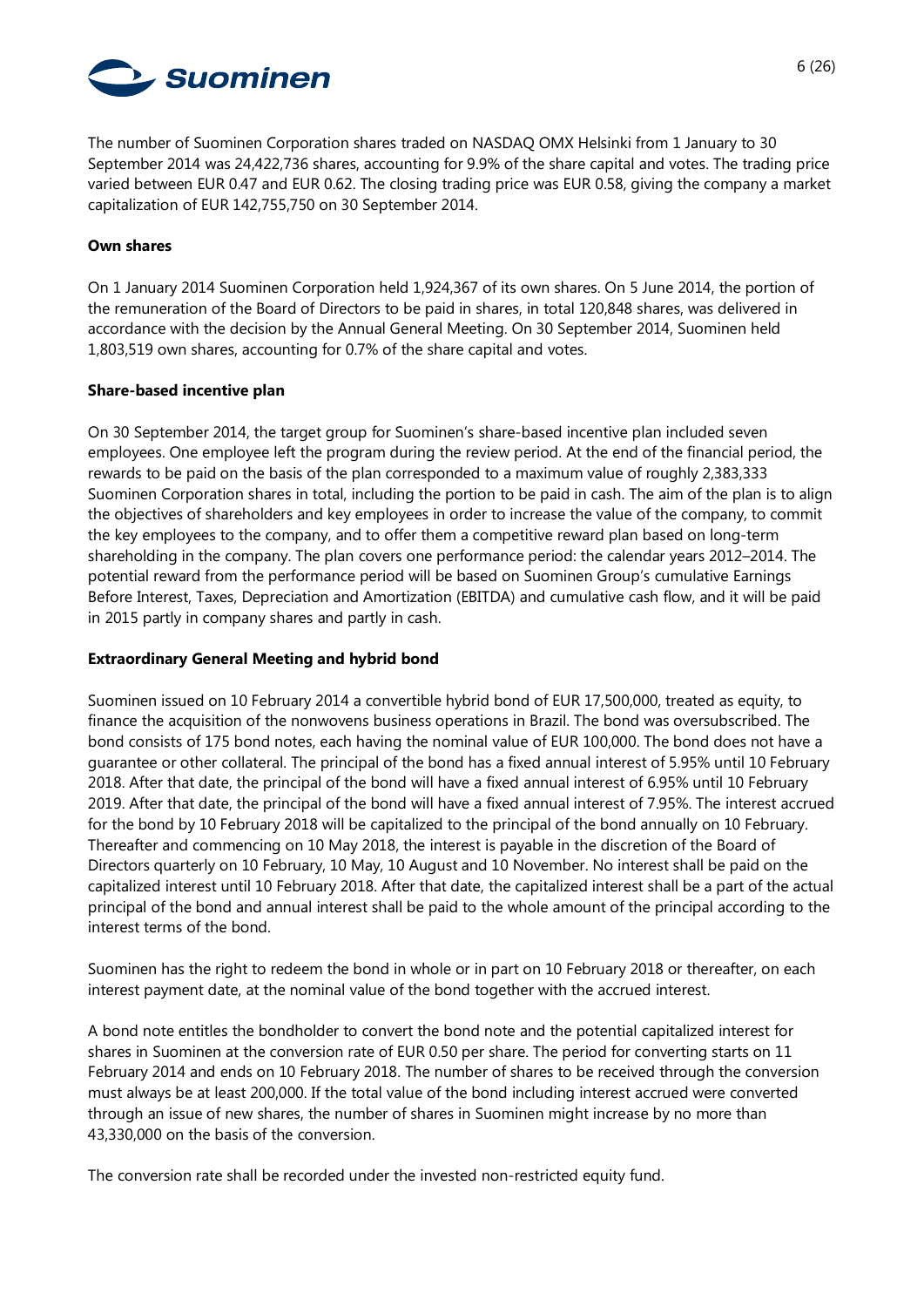

A precondition for issuing the hybrid bond was a resolution made by the Extraordinary General Meeting (EGM) held on 31 January 2014, according to which the Board of Directors of the company was authorized to decide on the granting of stock options and other special rights entitling to shares referred to in Chapter 10, Section 1 of the Companies Act. The special rights carry the right to receive against payment new shares in the company or own shares held by the company. A special right may also be granted to a creditor of the company on the condition that the creditor´s receivables are used to set off against the subscription price of shares. The maximum number of new shares that may be subscribed and/or own shares held by the company that may be conveyed by virtue of the special rights granted by the company is 43,333,000 shares in total.

The EGM authorized the Board of Directors of Suominen to decide on all terms and conditions related to granting the special rights. The authorization is valid until further notice, however no longer than five years from the date of the authorization given by the general meeting. The authorizations did not revoke any earlier decisions regarding granting of stock options and other special rights entitling to shares.

## **Annual General Meeting**

The Annual General Meeting (AGM) of Suominen Corporation was held on 26 March, 2014. The AGM decided that no dividend will be paid for the financial year 2013.

The AGM adopted the financial statements and the consolidated financial statements for the financial year 2013 and discharged the members of the Board of Directors and the President & CEO from liability.

The AGM confirmed the number of members of the Board of Directors to be five (5). The AGM re-elected Mr Risto Anttonen, Mr Jorma Eloranta, Ms Suvi Hintsanen and Mr Hannu Kasurinen as members of the Board of Directors, and elected Ms Jaana Tuominen as a new member of the Board of Directors for the next term of office, expiring at the end of the first Annual General Meeting following their election. The remuneration of the members of the Board of Directors was resolved to maintain unchanged. The resolutions were in accordance with the proposals submitted by the Nomination Board of Suominen's shareholders. In its constitutive meeting, the Board of Directors elected Jorma Eloranta as its Chair and Risto Anttonen as Deputy Chair.

PricewaterhouseCoopers Oy, Authorized Public Accountants, was re-elected as auditor, with Heikki Lassila, Authorized Public Accountant, as the principal auditor of Suominen Corporation.

The AGM authorized the Board of Directors to decide on the repurchase of the company's own shares and to decide on a share issue and issuance of special rights entitling to shares referred to in Chapter 10, Section 1 of the Companies Act.

#### **Nomination Board**

In accordance with the decision taken by the Annual General Meeting of Suominen Corporation, the representatives notified by the company's three largest shareholders were appointed to Suominen Corporation's permanent Nomination Board. The shareholders entitled to appoint members to the Nomination Board were determined on the basis of the registered holdings in the company's shareholders' register on 1 September 2014.

The representatives appointed to the Nomination Board were Marco Levi, President & CEO of Ahlstrom Corporation; Timo Ritakallio, Deputy CEO of Ilmarinen Mutual Pension Insurance Company; and Reima Rytsölä, Chief Investment Officer of Varma Mutual Pension Insurance Company. Jorma Eloranta, Chair of Suominen's Board of Directors, serves as the fourth member of the Nomination Board.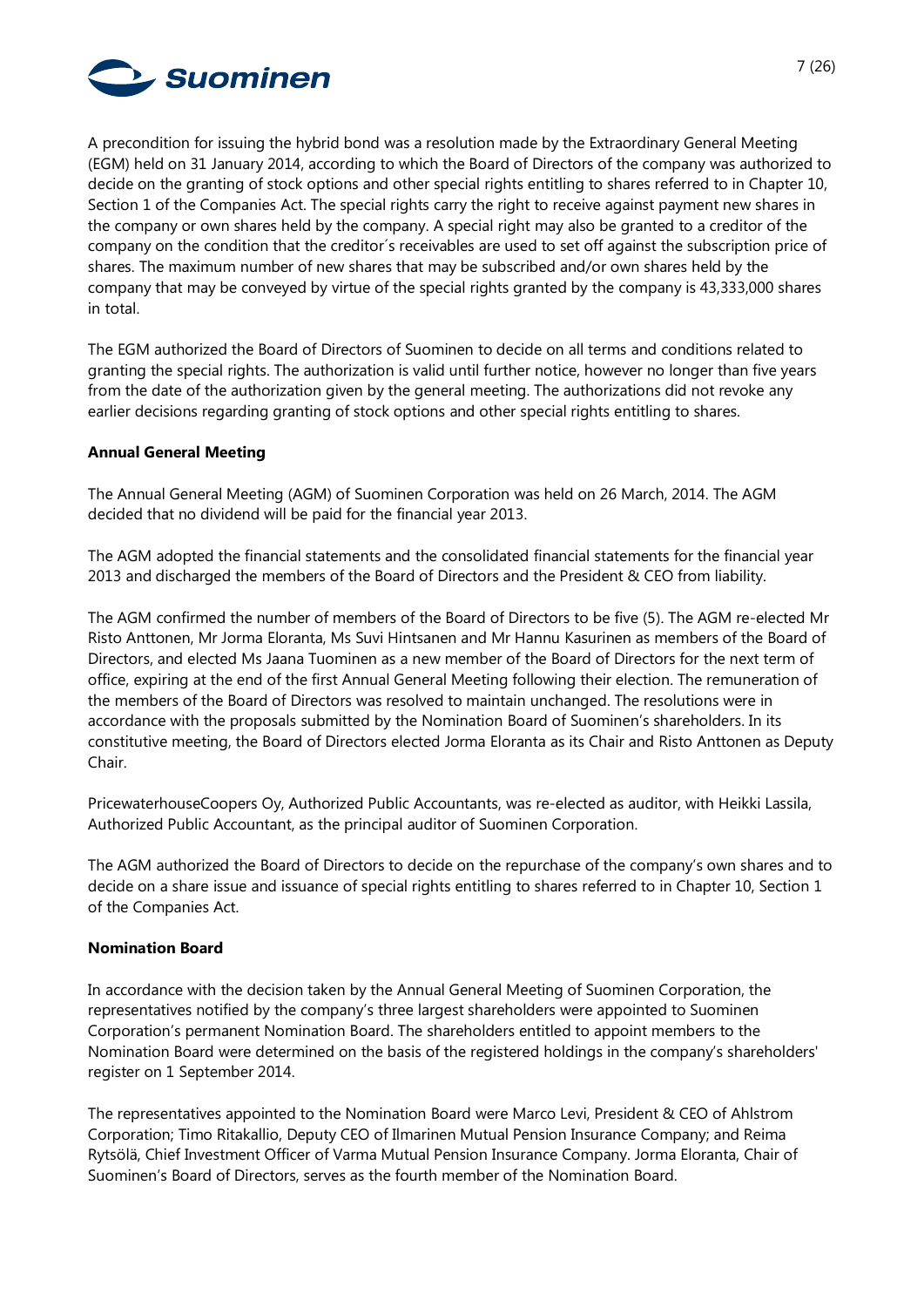

On 23 September 2014, the Nomination Board appointed from among its members Marco Levi, President & CEO of Ahlstrom Corporation, to act as the Chairman.

After the review period, the composition of the Nomination Board changed due to the change in the largest shareholder of Suominen Corporation after a share transaction announced on 7 October 2014. Marco Levi, CEO of Ahlstrom Corporation and Chairman of the Nomination Board of Suominen, resigned from his position. Mr Thomas Ahlström, Managing Director of Antti Ahlström Perilliset Oy and a member of the Board of Directors at Ahlström Capital Oy, was nominated to represent AC Invest Two B.V. in the Nomination Board on 13 October 2014. Further, the Nomination Board elected him as the Chairman of the Nomination Board.

#### **Authorizations of the Board of Directors**

The Annual General Meeting (AGM) held on 26 March 2014 authorized the Board of Directors to repurchase a maximum of 3,000,000 of the company's own shares. The authorization shall be valid until 30 June 2015.

The Board of Directors is also authorized, by the AGM held on 26 March 2014, to decide on issuing new shares and/or conveying the company's own shares held by the company and/or granting special rights entitling to shares referred to in Chapter 10, Section 1 of the Finnish Companies Act. New shares may be issued and/or company's own shares held by the company or its group company may be conveyed at the maximum amount of 25,000,000 shares in aggregate. The maximum number of new shares that may be subscribed and own shares held by the company that may be conveyed by virtue of the options and other special rights granted by the company is 25,000,000 shares in total which number is included in the maximum number stated earlier. The authorizations revoke the authorizations decided by the AGM on 26 March 2013 regarding share issue and issuance of special rights entitling to shares, but do not revoke the authorization decided by the Extraordinary General Meeting on 31 January 2014 regarding granting of stock options and other special rights entitling to shares. The authorizations shall be valid until 30 June 2017.

# **The portion of the remuneration of the members of the Board of Directors which shall be paid in shares**

The Annual General Meeting (AGM) of Suominen Corporation held on 26 March 2014 resolved to keep the remuneration to the members of the Board of Directors unchanged. In 2014, the Chair will be paid an annual fee of EUR 50,000, Vice Chair of the Board an annual fee of EUR 37,500 and other Board members an annual fee of EUR 28,000. Further, the members of the Board will receive a fee of EUR 500 for each meeting held in the home country of respective member and a fee of EUR 1,000 per each meeting held elsewhere than in the home country of respective member. 60 % of the annual remuneration is paid in cash and 40 % in Suominen Corporation's shares.

The portion of the above remuneration to be paid in shares was delivered on 5 June 2014 by transferring own shares held by Suominen Corporation without consideration, in accordance with the authorization by the AGM. The transferred shares are of the same class as the company's other shares. The number of shares transferred was determined based on the share value in the stock exchange trading maintained by NASDAQ OMX Helsinki Ltd, and calculated as the trade volume weighted average quotation of the share during the one month period immediately following the date on which the interim report of January-March 2014 of the company was published. In total 120,848 shares were given out of the own shares held by the company by the decision of the Board of Directors on 5 June 2014. Since the decision taken by the Board of Directors was essentially an execution of a detailed resolution taken by the AGM, the Board did not exercise independent discretion when it decided on the transfer of the shares.

#### **Permanent committees**

After the Annual General Meeting held on 26 March 2014, Suominen Corporation's Board of Directors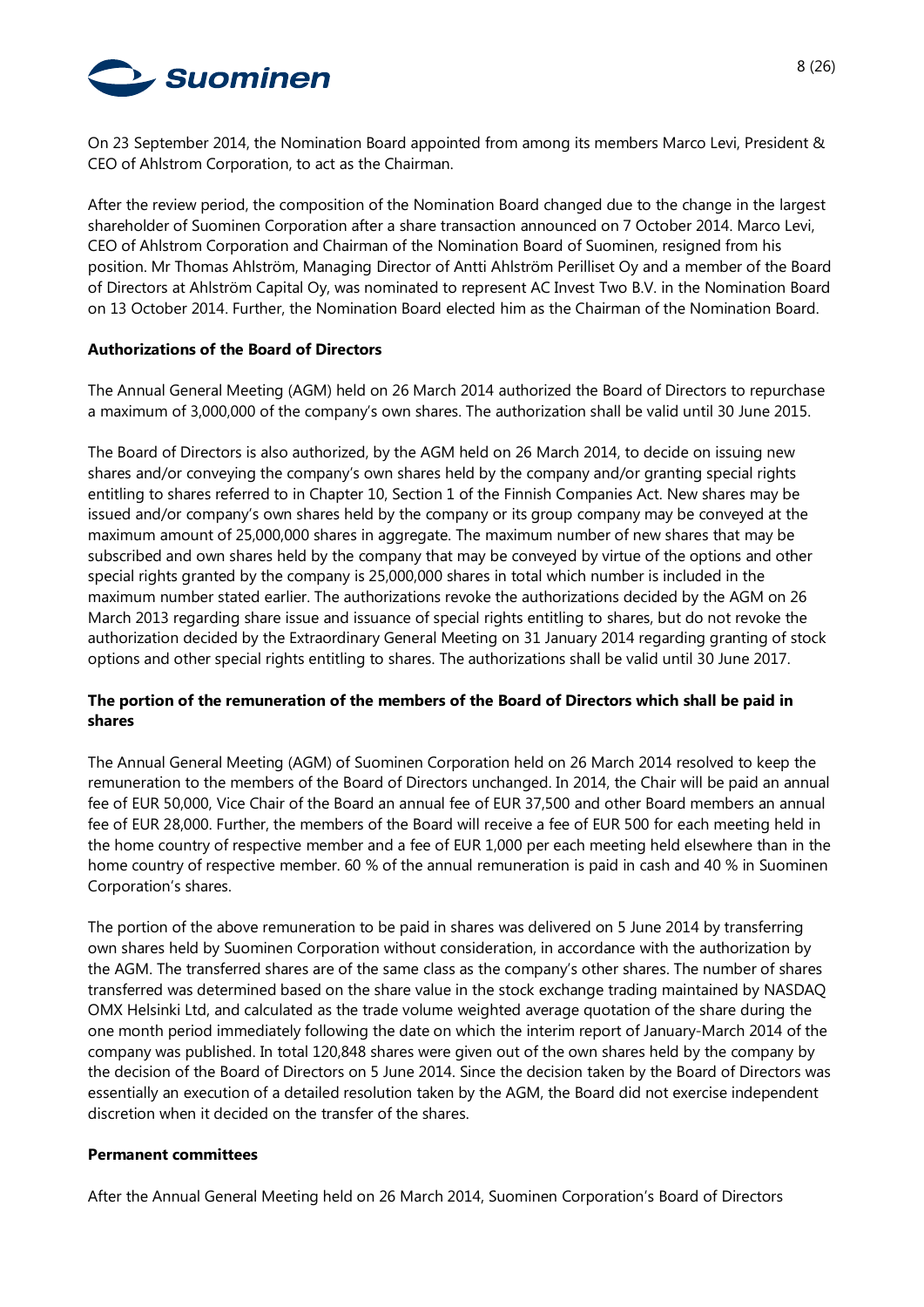

decided in its constitutive meeting that the earlier Remuneration Committee will be altered to Personnel and Remuneration Committee. Jorma Eloranta was elected as Chair and Risto Anttonen as a member of the committee.

Hannu Kasurinen was elected as Chair and Suvi Hintsanen and Jaana Tuominen as members of the Audit Committee.

# **Notifications under Chapter 9, Section 10 of the Securities Market Act in 1 January – 30 September 2014**

During the review period, 1 January – 30 September 2014, Suominen received the following notifications referred to in Chapter 9, Section 5 of the Securities Market Act:

Oy Etra Invest Ab, business identity code 0672234-6 notified on 5 February 2014 about an agreement or other arrangement that, if realized, would result in the crossing of the 5% notification threshold as referred to in the Chapter 9 Section 5 of the Securities Market Act and calculated from the total number of shares and voting rights. The notification was made for Erkki Etola, Oy Etra Invest Ab and Tiiviste-Group Oy (business identity code 0115121-4) together. Erkki Etola has a controlling interest on Oy Etra Invest Ab and Tiiviste-Group Oy.

Share of all shares and voting rights after crossing of the notification threshold would be:

Oy Etra Invest Ab: number of shares 15,823,320 and share of all shares and voting rights 5.43%

Erkki Etola: number of shares 4,016 and share of all shares and voting rights 0.00%

Tiiviste-Group Oy: number of shares 3,000,000 and share of all shares and voting rights 1.03%

Oy Etra Invest Ab, Erkki Etola and Tiiviste-Group Oy in total: number of shares 18,827,336 and share of all shares and voting rights 6.46%

Ahlstrom Corporation (business identity code 1670043-1) notified on 5 February 2014 about an agreement or other arrangement that, if realized, would result in the acquisition or disposal of shares or voting rights. According to the notification, the ownership and the voting rights of Ahlstrom Corporation may decrease so that the following thresholds will be crossed: 25%, 20%, 15%, 10% or 5%.

Ahlström Capital Oy (business identity code 1670034-3) and AC Invest Two B.V. (registration code 51490943) notified on 5 February about an agreement or other arrangement that, if realized, would result in the acquisition or disposal of shares or voting rights. According to the notification, the ownership and the voting rights may increase so that the following thresholds will be reached or crossed: 5%, 10%, 15%, 20% or 25%.

Ahlstrom Corporation (business identity code 1670043-1) notified on 10 January 2014 about an agreement or other arrangement that, if realized, would result in the acquisition or disposal of shares or voting rights. According to the notification the ownership and the voting rights may increase or decrease so that the following thresholds will be reached or crossed: 5%, 10%, 15%, 20%, 25% or 30%.

Ahlström Capital Oy (business identity code 1670034-3) and AC Invest Two B.V. (registration code 51490943) notified on 10 January 2014 about an agreement or other arrangement that, if realized, would result in the acquisition or disposal of shares or voting rights. According to the notification the ownership and the voting rights may increase so that the following thresholds will be reached or crossed: 5%, 10%, 15%, 20%, 25% or 30%.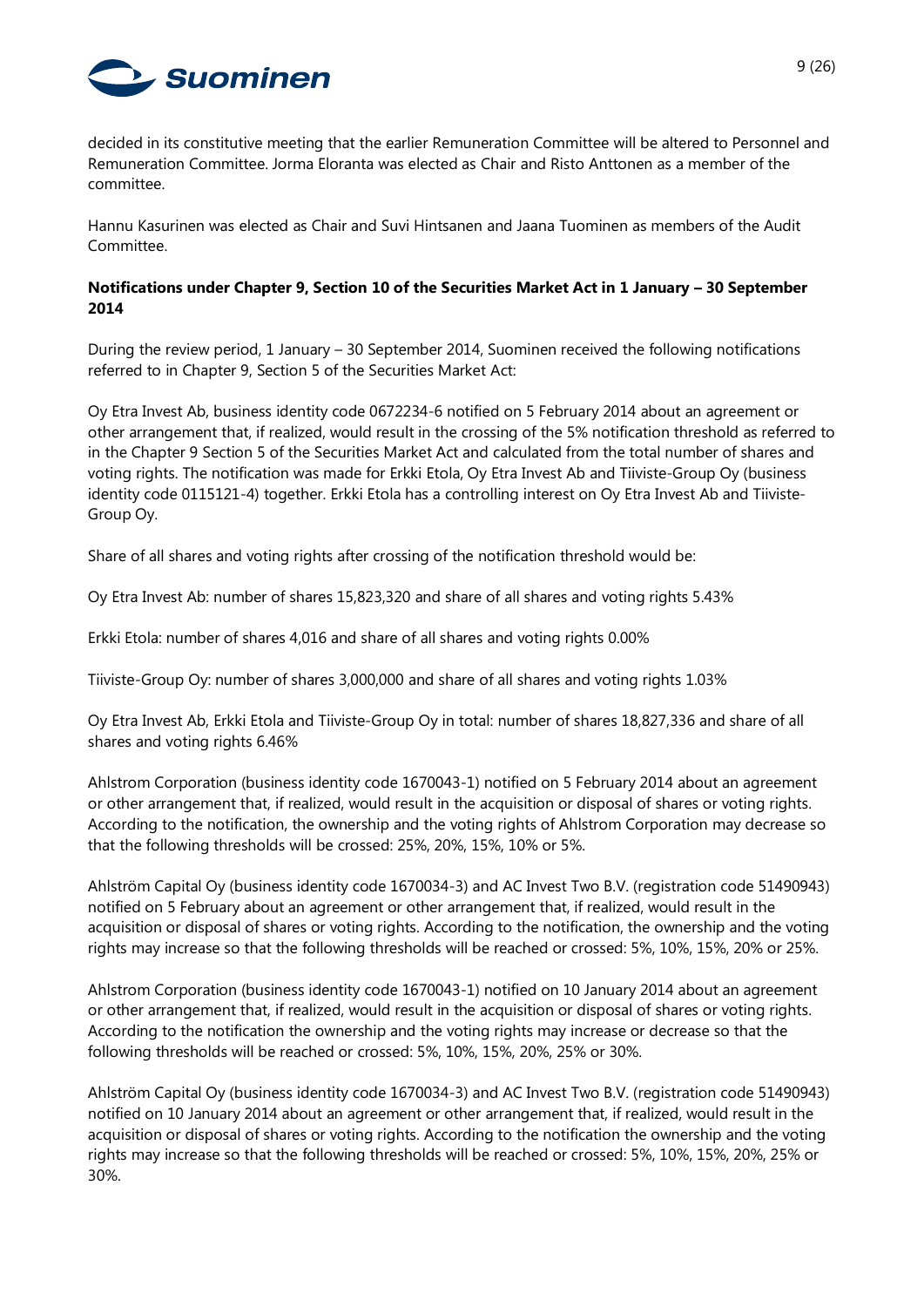

#### **CHANGES IN MANAGEMENT IN 1 JANUARY – 30 SEPTEMBER**

Ms Lynda A. Kelly joined Suominen as Senior Vice President, Care business area and a member of the Corporate Executive Team on 12 May 2014. Lynda A. Kelly has a long and wide-ranging experience in nonwovens business, especially in hygiene, medical and wiping products. Lynda A. Kelly, a US citizen, will report to Ms Nina Kopola, President & CEO of Suominen Corporation.

Mr Dan Dunbar joined Suominen as Vice President, Sourcing and a member of the Corporate Leadership Team on 14 July 2014. Dan Dunbar is an experienced sourcing professional with a versatile background in globally operating organizations. Dan Dunbar, a US citizen, will report to Ms Nina Kopola, President & CEO of Suominen Corporation.

Mr Reima Kerttula, Senior Vice President, Flexibles, resigned from Suominen Corporate Executive Team on 14 July, 2014 due to the divestment of Flexibles business area.

## **EVENTS AFTER THE REVIEW PERIOD**

#### **Change in the shareholding**

On 7 October 2014, Suominen Corporation received notifications referred to in Chapter 9, Section 5 of the Securities Market Act from both Ahlstrom Corporation (business identity code 1670043-1) and from AC Invest Two B.V. (business identity code 51490943), which is a group company of Ahlström Capital. According to the notifications, AC Invest Two B.V. acquires in total 66,666,666 Suominen shares from Ahlstrom Corporation, based on the option agreement disclosed on 10 January 2014. The number of shares to be acquired presents 26.89% of all shares and votes in Suominen Corporation. Due to the acquisition, the shareholding of AC Invest Two B.V. in Suominen Corporation exceeded the flagging threshold of 25% and increased into 67,724,176 shares, corresponding to 27.32% of shares and votes in Suominen Corporation. According to the notification by AC Invest Two B.V, their earlier shareholding in Suominen Corporation was below 5% of all shares and votes.

According to the notification by Ahlstrom Corporation, due to the divestment of the shares, the shareholding of Ahlstrom Corporation in Suominen Corporation decreases to zero. Ahlstrom Corporation's earlier shareholding in Suominen Corporation was 26.89 % of all shares and votes.

#### **Change in the Nomination Board**

Due to the transaction described above, AC Invest Two B.V. became entitled to nominate a representative to Suominen's Nomination Board. Marco Levi, CEO of Ahlstrom Corporation and Chairman of the Nomination Board of Suominen, resigned from his position. Mr Thomas Ahlström, Managing Director of Antti Ahlström Perilliset Oy and a member of the Board of Directors at Ahlström Capital Oy, was nominated to represent AC Invest Two B.V. in the Nomination Board. Further, the Nomination Board elected him as the Chairman of the Nomination Board.

The other members of the Nomination Board of Suominen Corporation are as announced on 2 September 2014: Timo Ritakallio, Deputy CEO of Ilmarinen Mutual Pension Insurance Company; Reima Rytsölä, Chief Investment Officer of Varma Mutual Pension Insurance Company; and Jorma Eloranta, Chair of Suominen's Board of Directors.

## **BUSINESS RISKS AND UNCERTAINTIES**

The estimate on the development of Suominen's net sales is in part based on forecasts and delivery plans received from customers. Changes in these forecasts and plans resulting from changes in the market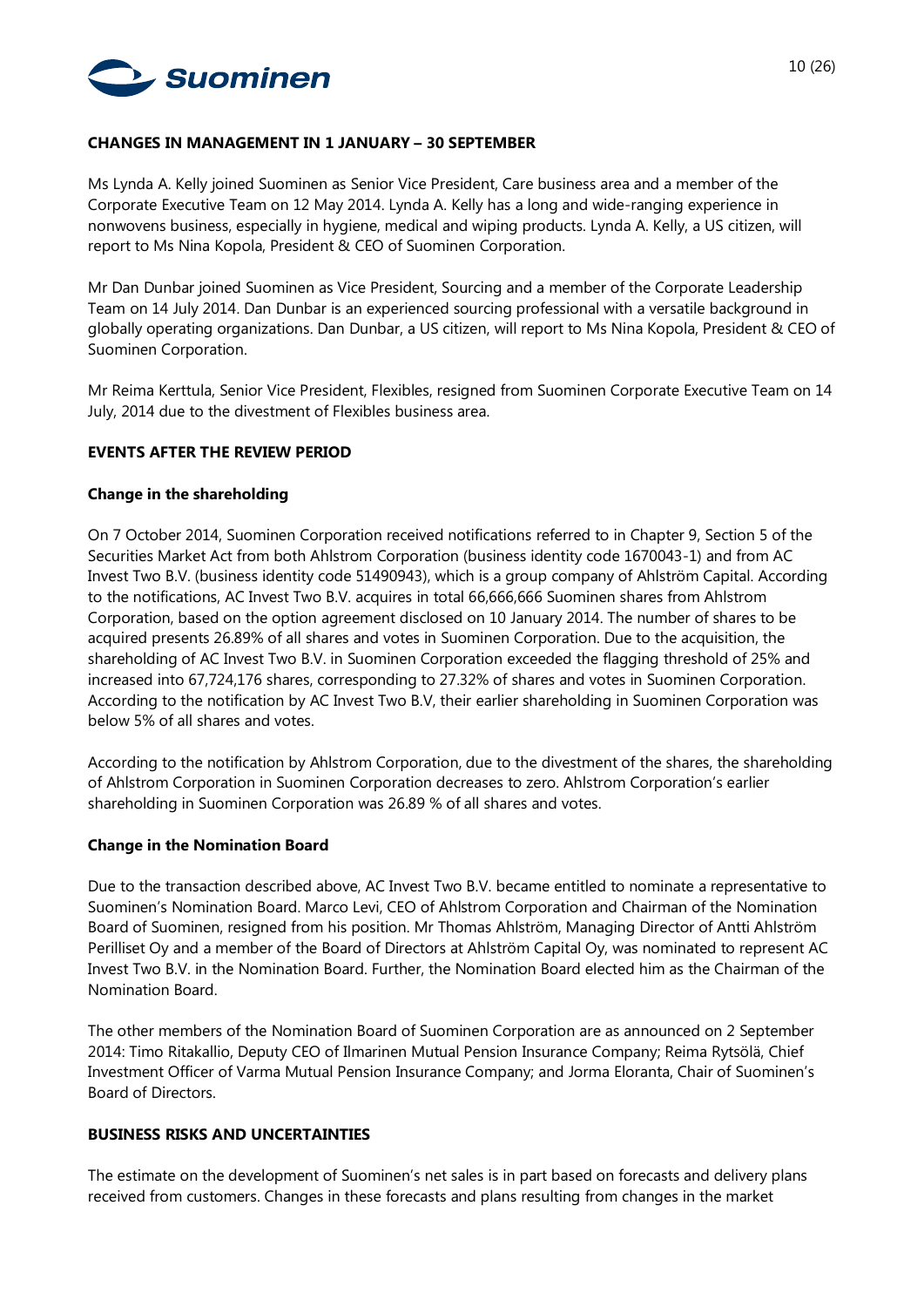

conditions or in customers' inventory levels may affect Suominen's net sales. Due to the continued uncertainty in the general economic situation and the cautious consumer purchasing habits, the forecasts include uncertainty.

Suominen's customer base is fairly concentrated, which adds to the customer-specific risk. Long-term contracts are preferred in the case of the largest customers. In practice the customer relationships are longterm and last for several years.

The continued positive development of Suominen's business operations in the United States increases the relevance of the exchange rate risk related to USD in the Group's total exchange risk position. Suominen hedges this foreign exchange position in accordance with its hedging policy.

Suominen purchases significant amounts of pulp- and oil-based raw materials annually. Raw materials are the largest cost item for operations. Rapid changes in the global market prices of raw materials affect the company's profitability. Extended interruptions in the supply of Suominen's main raw materials could disrupt production and have a negative impact on the Group's overall business operations. As Suominen sources its raw materials from a number of major international suppliers, significant interruptions are unlikely.

Suominen has numerous regional, national and international competitors in its different product groups. There is currently oversupply in several product groups, particularly in Europe. If Suominen is not able to compete through an attractive product offering, it may lose some of its market share, and the competition may lead to increased pricing pressure on the company's products.

Due to the acquisition of the manufacturing plant in Brazil, the risks that are characteristic to any developing region, including significant changes in business environment or exchange rates, could have an impact on Suominen's operations in Brazil.

The Group's damage risks are insured in order to guarantee the continuity of operations. Suominen has valid damage and business interruption insurance according to which it is estimated that the damages can be covered and the financial losses caused by an interruption compensated.

The sensitivity of Suominen's goodwill to changes in business conditions is described in the notes to the financial statements 2013. Actual cash flows may deviate from the forecasted future discounted cash flows, as the long economic lifetime of the company's non-current assets, and changes in the estimated product prices, production costs, and interest rates used in discounting may result in write-downs. The fair value based on the value in use of assets or businesses in total or in part does not necessarily correspond to the price that a third party would pay for them.

General risks related to business operations are described in the Report of the Board of Directors 2013.

## **BUSINESS ENVIRONMENT**

Suominen's products are used in daily consumer goods, such as wet wipes, hygiene product and medical nonwovens. The general economic situation determines the development of consumer demand, even though the demand for consumer goods is not very cyclical in nature. Europe and North America are the main market regions for Suominen.

In Europe and North America, consumers' confidence in the development of their personal finances weakened in the third quarter of the year. Consumer confidence indices turned downwards in both the US and the euro area. The outlook of the general economic situation in Europe remains uncertain and the competitive environment of the European nonwovens market remains tight.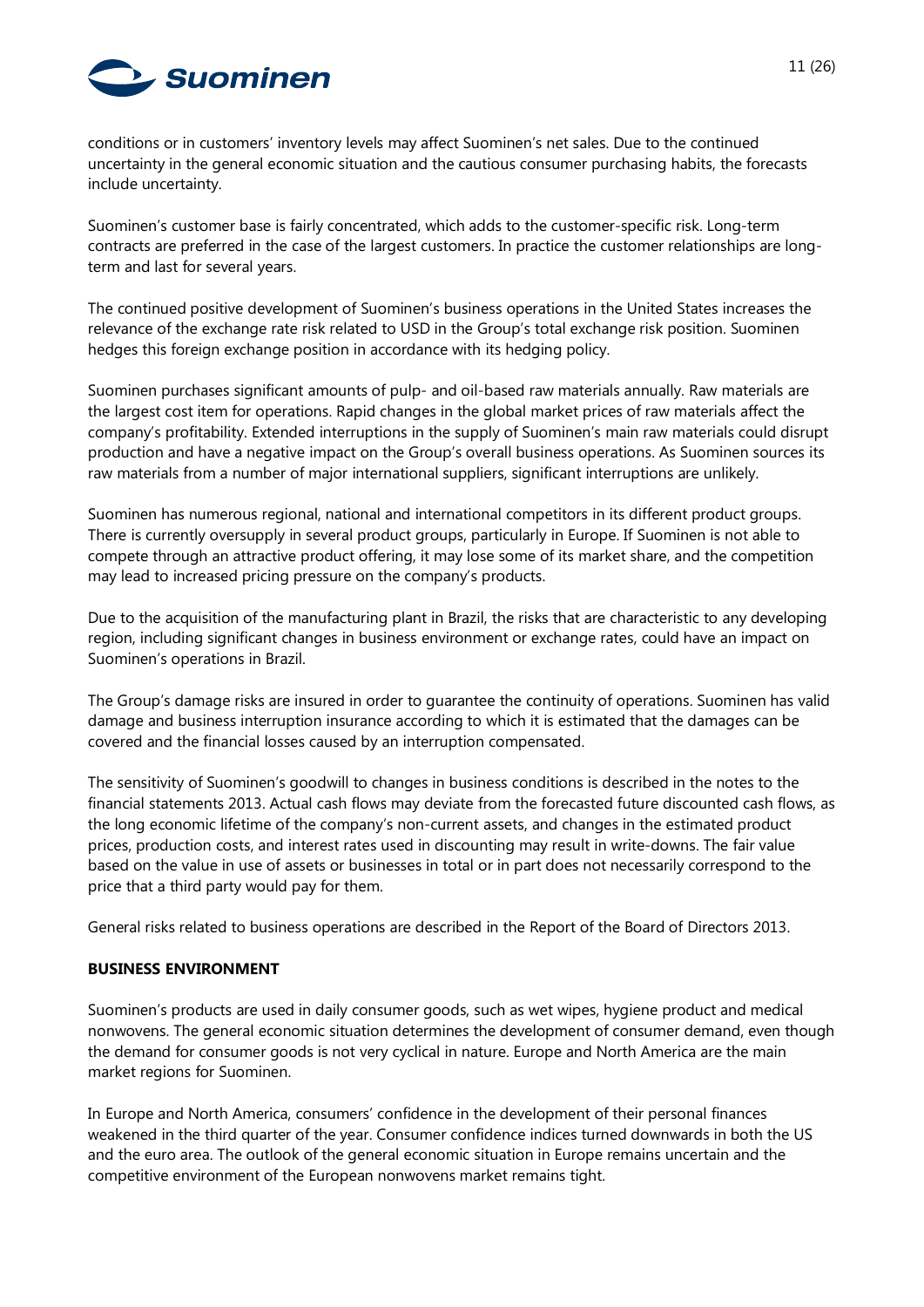

Suominen assesses the trend in the demand for its products on the basis of both the general market situation and, above all, on the basis of the framework agreements drawn up with its customers. Suominen estimates that in 2014, the demand for its products will continue to grow at the pace of 2013 on average.

## **OUTLOOK FOR 2014**

Suominen updates its outlook statement concerning operating profit. The company expects that for the full year 2014, its operating profit excluding non-recurring items from continuing operations will increase to the vicinity of EUR 25 million. Previously Suominen estimated that its operating profit excluding non-recurring items from continuing operations will improve from year 2013 (MEUR 19.4; Nonwovens segment and unallocated items).

Concerning net sales, Suominen repeats its estimate announced on 18 July 2014, according to which the company expects that for the full year 2014, its net sales of the continuing operations will improve from year 2013 (MEUR 373.7)

## **SUOMINEN GROUP CONSOLIDATED 1 JANUARY – 30 SEPTEMBER 2014**

This interim report has been prepared according to the principles defined in IAS 34 Interim Financial Reporting. The principles for preparing the interim report are the same as those used for preparing the financial statements for 2013, and this interim report should be read parallel to the financial statements for 2013. Changes to published accounting standards and interpretations, together with the new accounting standards that came into force on 1 January 2014, are presented in the financial statements for 2013.

The figures in this interim report have not been audited.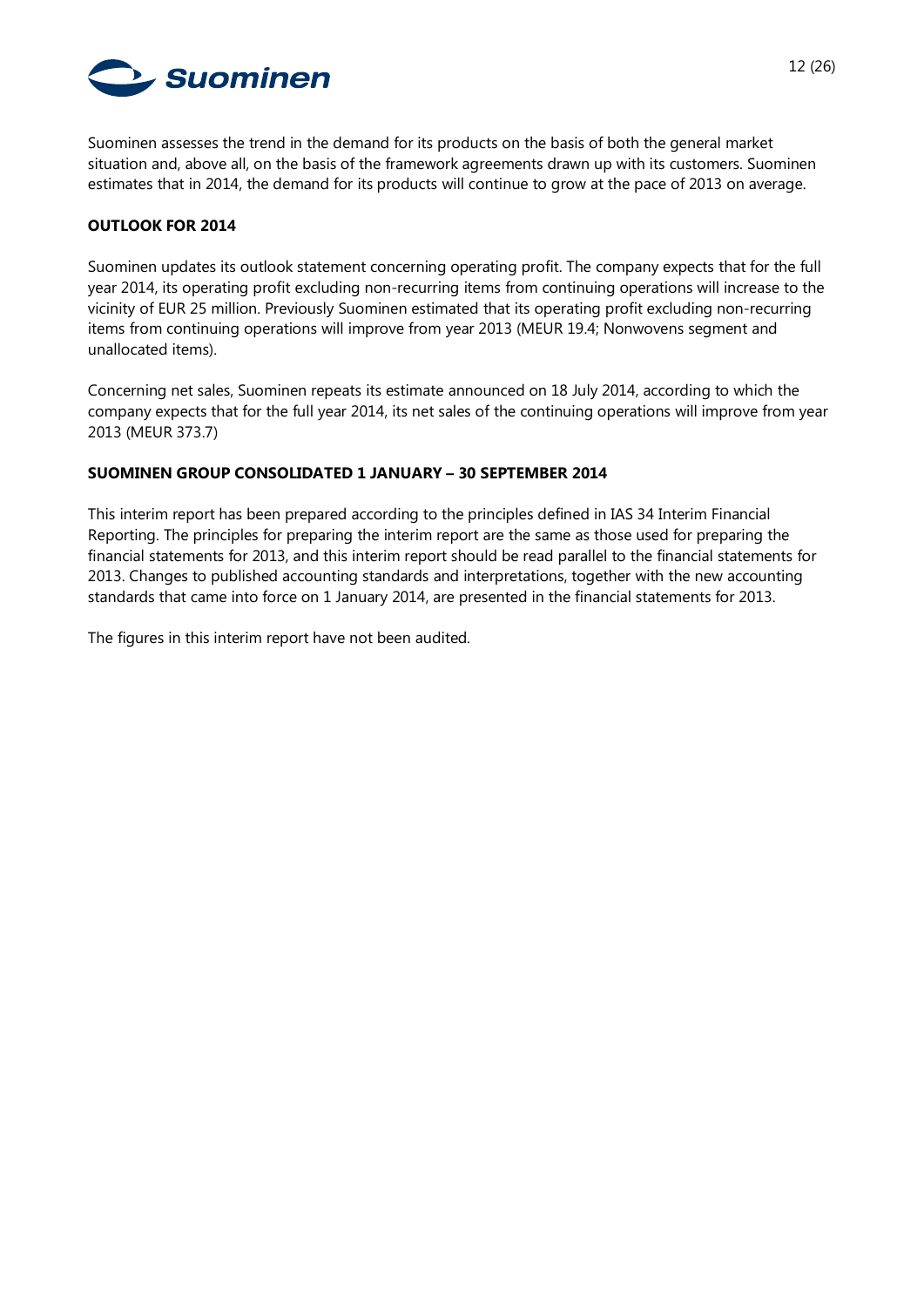

| <b>BALANCE SHEET</b><br><b>EUR 1,000</b>            | 30 Sep 2014       | 30 Sep 2013 | 31 Dec 2013 |
|-----------------------------------------------------|-------------------|-------------|-------------|
|                                                     |                   |             |             |
| <b>Assets</b>                                       |                   |             |             |
| Non-current assets                                  |                   |             |             |
| Goodwill                                            | 15,496            | 15,496      | 15,496      |
| Intangible assets                                   | 12,434            | 11,486      | 12,025      |
| Tangible assets                                     | 88,553            | 101,355     | 98,640      |
| Loan receivables                                    | 8,531             |             |             |
| Available-for-sale financial assets                 | 942               | 25          | 939         |
| Held-to-maturity investments                        | 449               | 450         | 451         |
| Other non-current receivables                       | 980               | 511         | 511         |
| Deferred tax assets                                 | 5,004             | 6,105       | 5,778       |
| Non-current assets, total                           | 132,389           | 135,428     | 133,838     |
| Current assets                                      |                   |             |             |
| Inventories                                         | 29,623            | 36,691      | 31,908      |
| Trade receivables                                   | 50,639            | 52,973      | 46,908      |
| Loan receivables                                    | 59                |             | 131         |
| Other current receivables                           | 5,971             | 7,373       | 6,359       |
| Income tax receivables                              | 697               | 1,260       | 1,182       |
| Cash at bank and in hand                            | 31,778            | 9,504       | 18,585      |
| Current assets, total                               | 118,767           | 105,801     | 105,073     |
| Assets, total                                       | 251,156           | 241,229     | 238,911     |
| <b>Shareholders' equity and liabilities</b>         |                   |             |             |
| Equity attributable to owners of the parent company |                   |             |             |
| Share capital                                       | 11,860            | 11,860      | 11,860      |
| Share premium account                               | 24,681            | 24,681      | 24,681      |
| Invested non-restricted equity fund                 | 97,192            | 97,054      | 97,123      |
| Fair value and other reserves                       | $-96$             | $-837$      | $-1,042$    |
| <b>Translation differences</b>                      | 2,650             | $-1,958$    | $-3,022$    |
| Other shareholders' equity *                        | 51,386            | $-51,048$   | $-51,094$   |
| Shareholders' equity                                | 84,901            | 79,752      | 78,506      |
| Hybrid bond<br>Shareholders' equity, total          | 18,162<br>103,063 | 79,752      | 78,506      |
|                                                     |                   |             |             |
| Liabilities<br>Non-current liabilities              |                   |             |             |
| Deferred tax liabilities                            | 7,413             | 5,471       | 7,183       |
| Provisions                                          |                   | 605         | 132         |
| Debentures                                          | 75,000            |             |             |
| Other non-current liabilities *                     | 1,866             | 1,197       | 1,125       |
| Interest-bearing liabilities                        | 6,667             | 75,264      | 70,399      |
| Non-current liabilities, total                      | 90,946            | 82,537      | 78,839      |
| <b>Current liabilities</b>                          |                   |             |             |
| Interest-bearing liabilities                        | 3,367             | 24,071      | 24,071      |
| Income tax liabilities                              | 1,688             | 1,500       | 144         |
| Trade payables and other current liabilities        | 52,092            | 53,369      | 57,351      |
| Current liabilities, total                          | 57,147            | 78,940      | 81,567      |
| Liabilities, total                                  | 148,093           | 161,477     | 160,405     |
| Shareholders' equity and liabilities, total         | 251,156           | 241,229     | 238,911     |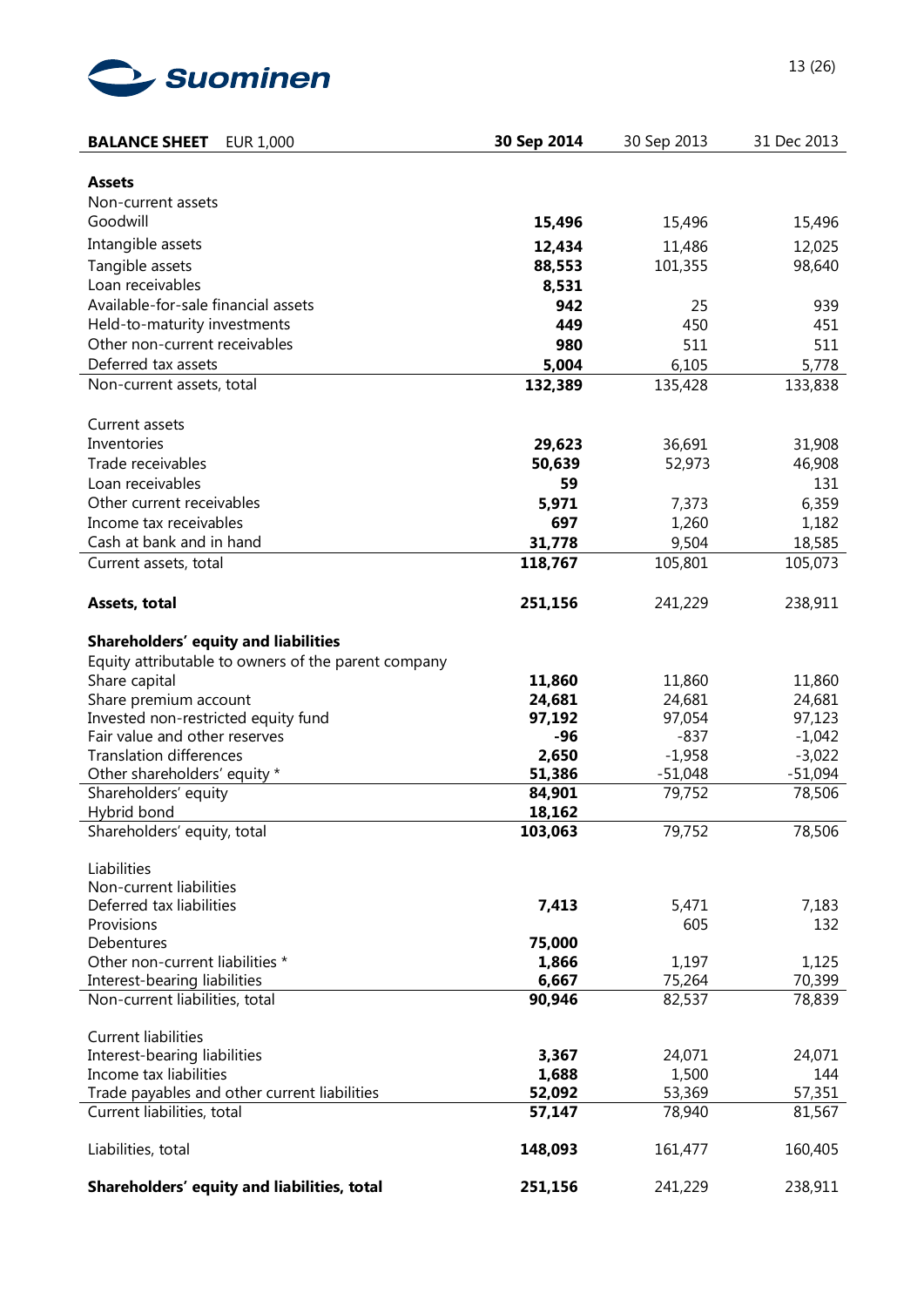

## **STATEMENT OF INCOME**

|                                              |           |           | $Q1 -$     | $Q1 -$     | $Q1 -$     |
|----------------------------------------------|-----------|-----------|------------|------------|------------|
| EUR 1,000                                    | Q3/2014   | Q3/2013   | Q3/2014    | Q3/2013    | Q4/2013    |
|                                              |           |           |            |            |            |
| <b>Net sales</b>                             | 103,291   | 93,484    | 296,984    | 283,847    | 373,684    |
| Cost of goods sold                           | $-88,071$ | $-83,326$ | $-259,509$ | $-253,107$ | $-333,580$ |
| <b>Gross profit</b>                          | 15,220    | 10,158    | 37,475     | 30,739     | 40,104     |
| Other operating income                       | 659       | 419       | 1,966      | 1,653      | 2,485      |
| Sales and marketing expenses                 | $-1,428$  | $-1,280$  | $-4,585$   | $-3,952$   | $-5,583$   |
| Research and development                     | $-665$    | $-721$    | $-2,062$   | $-2,408$   | $-3,139$   |
| Administration expenses                      | $-3,428$  | $-2,616$  | $-10,327$  | $-10,134$  | $-13,659$  |
| Other operating expenses                     | $-1,648$  | $-130$    | $-1,849$   | $-674$     | $-810$     |
| <b>Operating profit before non-recurring</b> |           |           |            |            |            |
| items                                        | 8,710     | 5,830     | 20,618     | 15,224     | 19,398     |
| Non-recurring items                          | $-349$    |           | $-860$     |            | $-482$     |
| <b>Operating profit</b>                      | 8,361     | 5,830     | 19,758     | 15,224     | 18,916     |
| Financial income and expenses                | $-4,334$  | $-1,319$  | $-7,077$   | $-4,685$   | $-5,781$   |
| Profit before income taxes                   | 4,027     | 4,511     | 12,681     | 10,539     | 13,135     |
| Income taxes                                 | $-3,378$  | $-1,877$  | $-7,264$   | $-5,450$   | $-7,419$   |
| Profit/loss for the period, continuing       |           |           |            |            |            |
| operations                                   | 649       | 2,634     | 5,417      | 5,089      | 5,716      |
|                                              |           |           |            |            |            |
| <b>Discontinued operations</b>               |           |           |            |            |            |
| Profit/loss for the period                   | $-77$     | $-915$    | 716        | $-2,076$   | $-3,518$   |
| Impairment loss recognized on the            |           |           |            |            |            |
| remeasurement to fair value and cost to      |           |           |            |            |            |
| sell                                         | $-1,422$  | $-1,436$  | $-5,921$   | $-18,196$  | $-18,314$  |
| Profit/loss for the period, discontinued     |           |           |            |            |            |
| operations                                   | $-1,499$  | $-2,351$  | 5,205      | $-20,272$  | $-21,832$  |
| Profit/loss for the period                   | $-850$    | 283       | 212        | $-15,183$  | $-16,119$  |
|                                              |           |           |            |            |            |
| Earnings/share, EUR                          |           |           |            |            |            |
| Continuing operations                        | 0.00      | 0.01      | 0.02       | 0.02       | 0.02       |
| Discontinued operations                      | $-0.01$   | $-0.01$   | $-0.02$    | $-0.08$    | $-0.09$    |
| Total                                        | 0.00      | 0.00      | 0.00       | $-0.06$    | $-0.07$    |
| Diluted, total                               | 0.00      | 0.00      | 0.00       | $-0.06$    | $-0.07$    |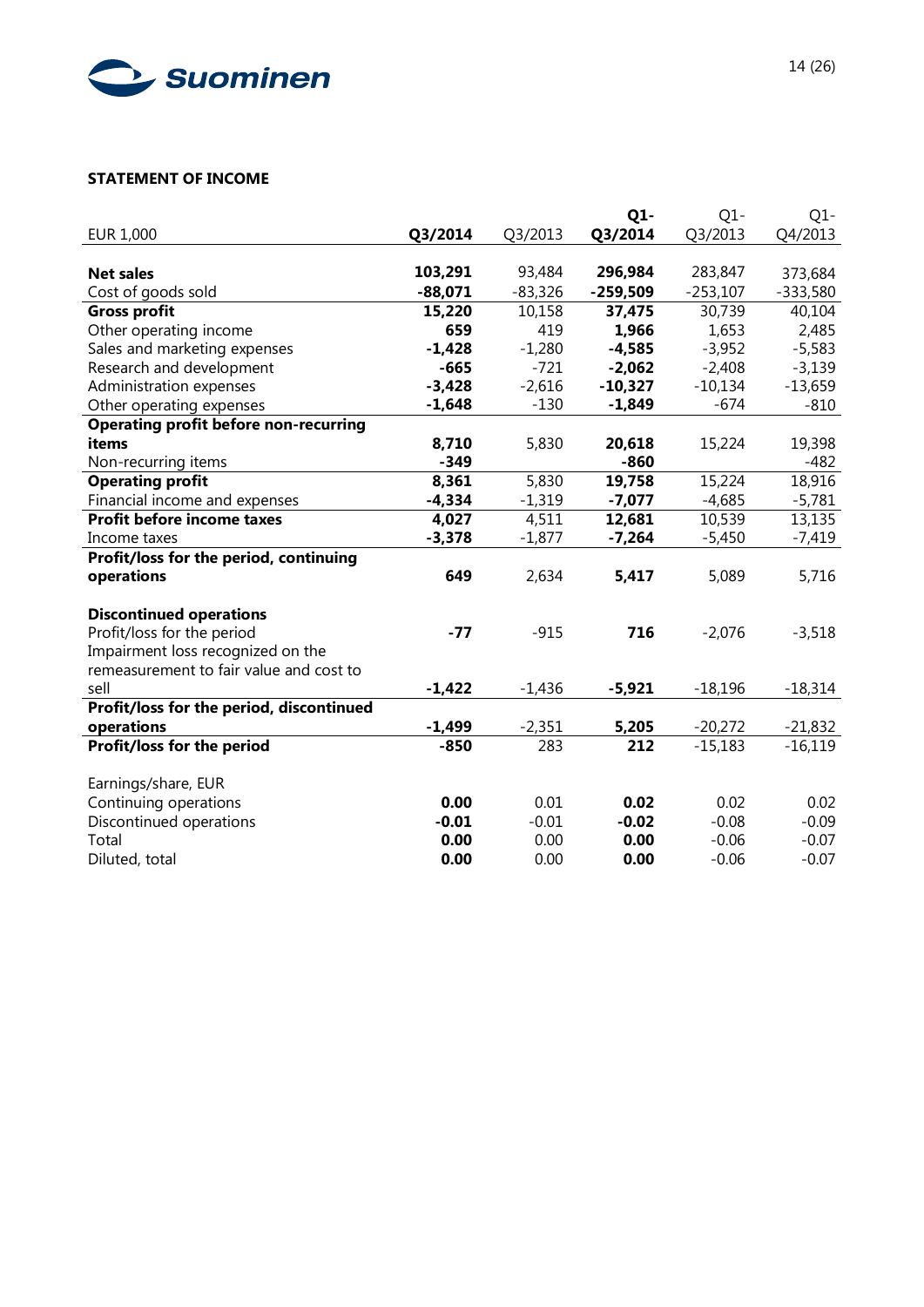

# **STATEMENT OF COMPREHENSIVE INCOME**

|                                                                        |                |          | Q1-      | $Q1 -$    | $Q1 -$    |
|------------------------------------------------------------------------|----------------|----------|----------|-----------|-----------|
| EUR 1,000                                                              | Q3/2014        | Q3/2013  | Q3/2014  | Q3/2013   | Q4/2013   |
| Profit/loss for the period                                             | $-850$         | 283      | 212      | $-15,183$ | $-16,119$ |
| Other comprehensive income:                                            |                |          |          |           |           |
| Items that may be reclassified subsequently to<br>profit or loss:      |                |          |          |           |           |
| Currency translation differences on                                    |                |          |          |           |           |
| foreign operations                                                     | 3,764          | $-1,423$ | 5,997    | $-1,592$  | $-2,664$  |
| Fair value changes of cash flow hedges                                 | 1,040          | $-140$   | 1,182    | 551       | 353       |
| Items related to discontinuing operations                              |                |          |          |           | 355       |
| Other reclassifications                                                | 83             | 191      | 25       | $-137$    | 325       |
| <b>Total</b>                                                           | 4,887          | $-1,372$ | 7,204    | $-1,178$  | $-1,631$  |
| Items that will not be reclassified subsequently to<br>profit or loss: |                |          |          |           |           |
| Actuarial gains and losses                                             |                | 61       |          | 61        | 18        |
| <b>Total</b>                                                           | $\overline{0}$ | 61       | $\bf{0}$ | 61        | 18        |
| Income tax on other comprehensive                                      |                |          |          |           |           |
| income                                                                 | $-501$         | 171      | -561     | 107       | 120       |
| Total other comprehensive income                                       | 4,386          | $-1,141$ | 6,643    | $-1,010$  | $-1,493$  |
| Total comprehensive income for the                                     |                |          |          |           |           |
| period                                                                 | 3,536          | $-857$   | 6,855    | $-16,193$ | $-17,612$ |
| Total comprehensive income arises<br>from:                             |                |          |          |           |           |
| Continuing operations                                                  | 3,144          | 1,493    | 12,060   | 4,078     | 4,220     |
| Discontinued operations                                                | $-5,514$       | $-2,351$ | $-5,205$ | $-20,272$ | $-21,832$ |
| Total comprehensive income for the                                     |                |          |          |           |           |
| period                                                                 | 3,536          | $-857$   | 6,855    | $-16,193$ | $-17,612$ |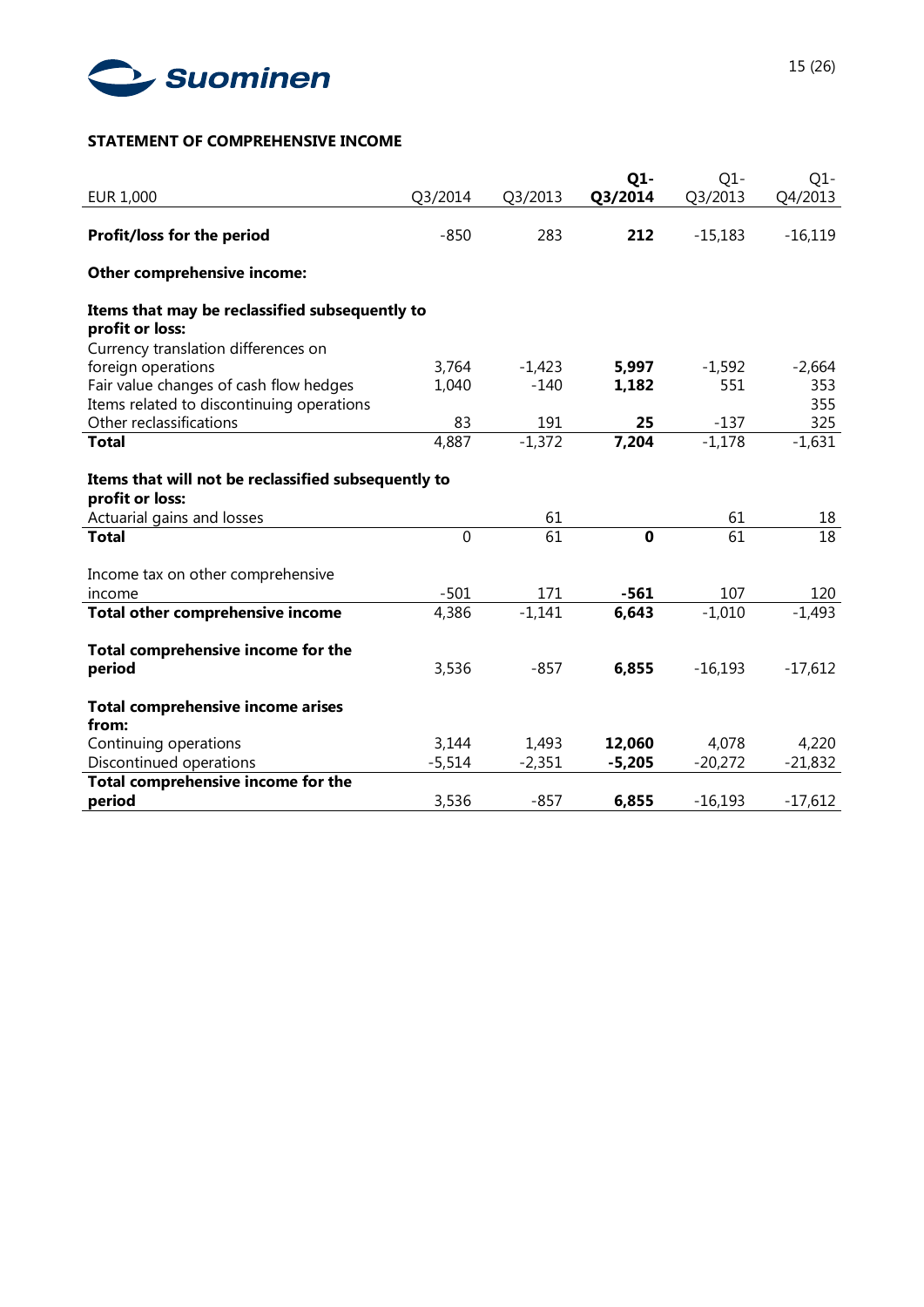

# **STATEMENT OF CHANGES IN SHAREHOLDERS' EQUITY**

| a. Share capital<br>b. Share premium account<br>c. Invested non-restricted equity fund<br>d. Own shares<br>e. Translation differences<br>f. Fair value reserves<br>g. Other shareholders' equity<br>h. Shareholders' equity<br>i. Hybrid bond<br>j. Shareholders' equity total |        |        |        |     |          |     |              |              |        |              |
|--------------------------------------------------------------------------------------------------------------------------------------------------------------------------------------------------------------------------------------------------------------------------------|--------|--------|--------|-----|----------|-----|--------------|--------------|--------|--------------|
| EUR 1,000                                                                                                                                                                                                                                                                      | a.     | b.     | C.     | d.  | e.       | f.  | q.           | h.           | i.     |              |
| <b>Total equity at</b><br>1 Jan 2014                                                                                                                                                                                                                                           | 11,860 | 24,681 | 97,123 | -43 | $-3,022$ |     | -999 -51,094 | 78,506       |        | 78,506       |
| Profit/loss<br>for the period<br>Other<br>comprehensive                                                                                                                                                                                                                        |        |        |        |     |          |     | 212          | 212          |        | 212          |
| income                                                                                                                                                                                                                                                                         |        |        |        |     | 5,672    | 946 | 14           | 6,632        |        | 6,632        |
| Share-based<br>payments<br>Conveyance<br>of own                                                                                                                                                                                                                                |        |        |        |     |          |     | 11           | 11           |        | 11           |
| shares<br>Hybrid bond                                                                                                                                                                                                                                                          |        |        | 69     |     |          |     | $-529$       | 69<br>$-529$ | 18,162 | 69<br>17,633 |
| <b>Total equity at</b><br>30 Sep 2014                                                                                                                                                                                                                                          | 11,860 | 24,681 | 97,192 | -43 | 2,650    | -53 | $-51,386$    | 84,901       | 18,162 | 103,063      |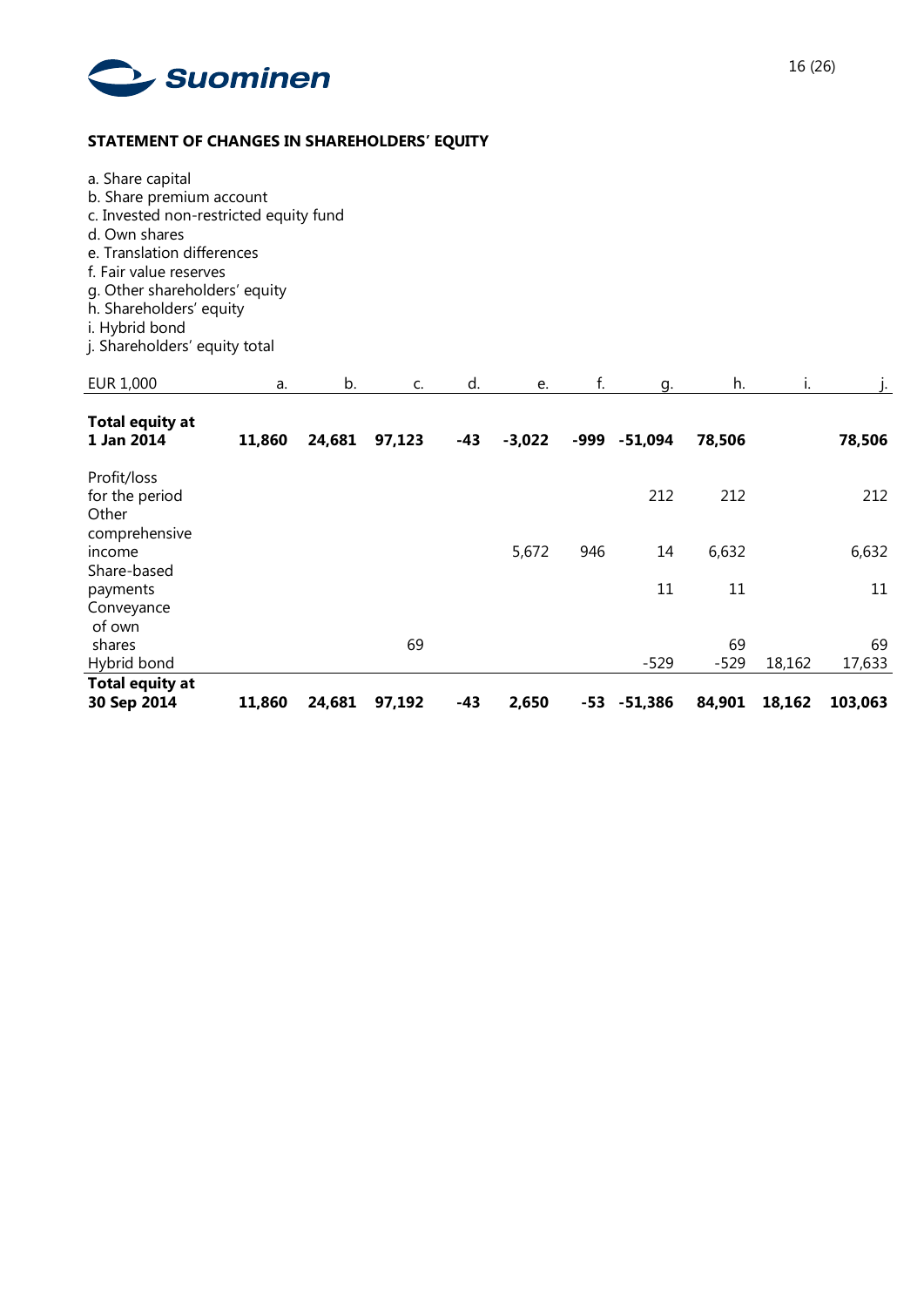

| <b>EUR 1,000</b>                          | a.     | b.     | C.     | d.    | e.       | f.             | q.        | h.        | i.        |
|-------------------------------------------|--------|--------|--------|-------|----------|----------------|-----------|-----------|-----------|
| Total equity at<br>1 Jan 2013             | 11,860 | 24,681 | 97,054 | $-43$ |          | $-549 - 1,209$ | $-35,783$ | 96,011    | 96,011    |
| Profit/loss<br>for the<br>period<br>Other |        |        |        |       |          |                | $-15,183$ | $-15,183$ | $-15,183$ |
| comprehensive<br>income *<br>Share-based  |        |        |        |       | $-1,409$ | 416            | $-18$     | $-1,011$  | $-1,011$  |
| payments<br>Conveyance                    |        |        |        |       |          |                | 3         | 3         | 3         |
| of own<br>shares                          |        |        |        |       |          |                | $-69$     | $-69$     | $-69$     |
| Total equity at<br>30 Sep 2013            | 11,860 | 24,681 | 97,054 | $-43$ | $-1,958$ | $-793$         | $-51,048$ | 79,752    | 79,752    |
| EUR 1,000                                 | a.     | b.     | C.     | d.    | e.       | f.             | q.        | h.        | i.        |
| Total equity at<br>1 Jan 2013             | 11,860 | 24,681 | 97,054 | $-43$ |          | $-549 - 1,209$ | $-35,783$ | 96,011    | 96,011    |
| Profit/loss<br>for the<br>period<br>Other |        |        |        |       |          |                | $-16,119$ | $-16,119$ | $-16,119$ |
| comprehensive<br>income<br>Share-based    |        |        |        |       | $-2,472$ | 210            | 770       | $-1,493$  | $-1,493$  |
| payments                                  |        |        |        |       |          |                | 38        | 38        | 38        |
| Conveyance<br>of own shares               |        |        | 69     |       |          |                |           | 69        | 69        |
| Total equity at<br>31 Dec 2013            | 11,860 | 24,681 | 97,123 | $-43$ | $-3,021$ | $-999$         | $-51,094$ | 78,506    | 78,506    |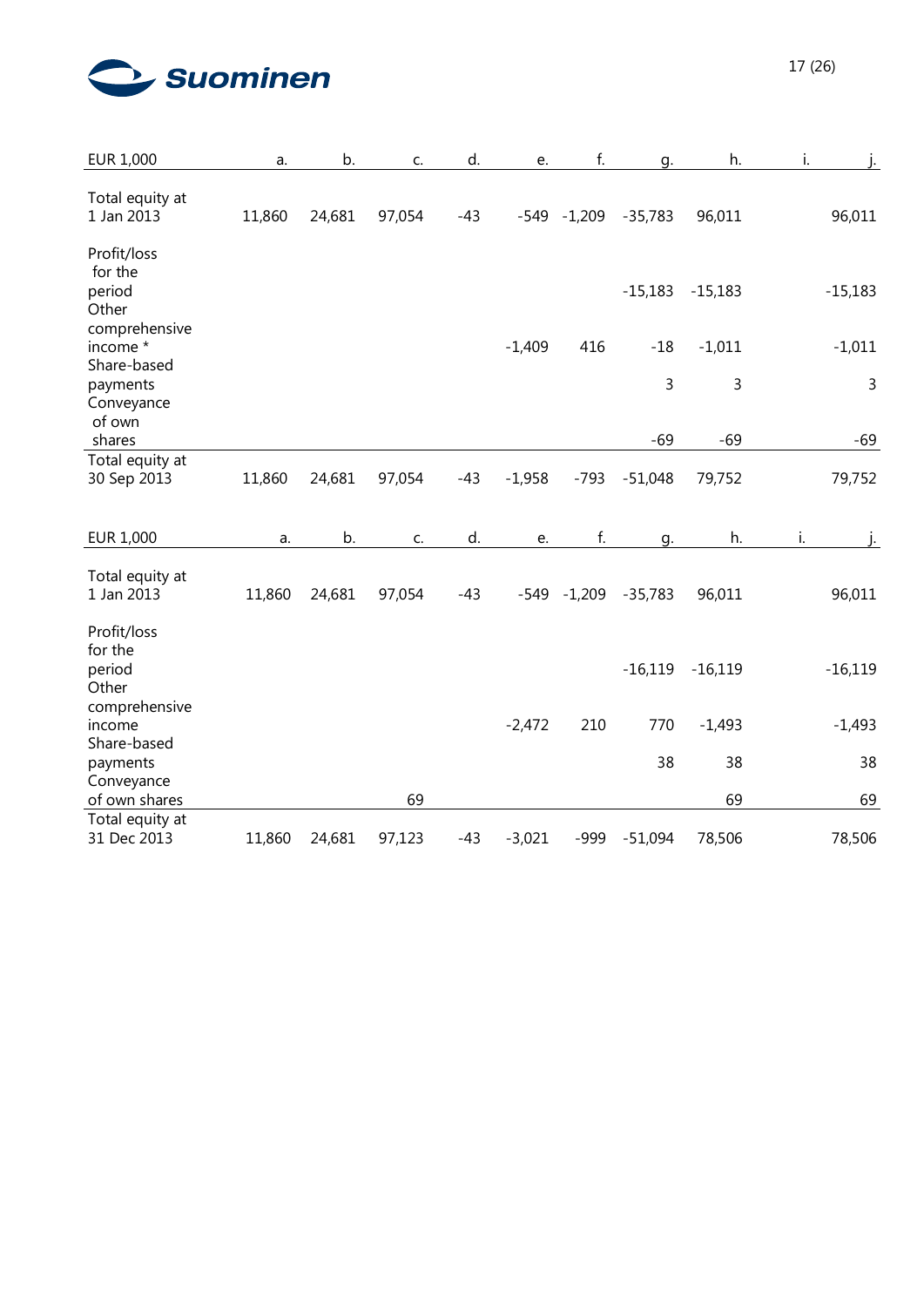

# **CASH FLOW STATEMENT**

| <b>EUR 1,000</b>                                      | Q1-Q3/2014 | Q1-Q3/2013 | Q1-Q4/2013 |
|-------------------------------------------------------|------------|------------|------------|
|                                                       |            |            |            |
| <b>Operations</b>                                     |            |            |            |
| Operating profit                                      | 19,758     | 15,224     | 18,916     |
| Total adjustments                                     | 14,860     | 6,048      | 7,704      |
| Cash flow before change in working capital            | 34,618     | 21,272     | 26,620     |
| Change in working capital                             | 3,985      | $-7,130$   | 6,482      |
| <b>Financial items</b>                                | $-5,982$   | $-4,965$   | $-6,216$   |
| Taxes paid                                            | $-4,839$   | $-4,143$   | $-5,556$   |
| Cash flow from operations                             | 27,783     | 5,035      | 21,330     |
| <b>Investment payments</b>                            |            |            |            |
| Investments in tangible and intangible assets         | $-5,291$   | $-2,693$   | $-5,598$   |
| <b>Business combinations</b>                          | $-19,261$  |            |            |
| Proceeds from disposed business operations            | 4,736      | 3,441      | 3,441      |
| Proceeds from disposal of fixed assets and other      |            |            |            |
| proceeds                                              | 31         | 60         | 785        |
| Cash flow from investing activities                   | $-19,785$  | 807        | $-1,372$   |
| <b>Financing</b>                                      |            |            |            |
| Non-current loans drawn                               | 10,000     | 113        |            |
| Repayments of non-current loans                       | $-78,213$  | $-16,848$  | $-21,042$  |
| Repayments of capital loans                           |            | $-920$     | $-920$     |
| Hybrid bond                                           | 17,500     |            |            |
| Debentures                                            | 75,000     |            |            |
| Change in current loans                               | $-18,318$  | 6,300      | 6,300      |
| Cash flow from financing                              | 5,969      | $-11,355$  | $-15,662$  |
| Change in cash and cash equivalents *                 | 13,967     | $-5,513$   | 4,296      |
| <b>Cash and cash equivalents</b>                      | 18,585     | 14,301     | 14,301     |
| Unrealized exchange rate differences                  | $-775$     | 715        | $-13$      |
| Change in cash and cash equivalents                   | 13,967     | $-5,513$   | 4,296      |
| <b>Cash and cash equivalents</b>                      | 31,778     | 9,504      | 18,585     |
|                                                       |            |            |            |
| Assets held for sale, cash and cash equivalents       |            |            |            |
| Cash and cash equivalents, continuing                 |            |            |            |
| operations                                            | 31,778     | 9,504      | 18,585     |
| Cash flow statement includes discontinued operations. |            |            |            |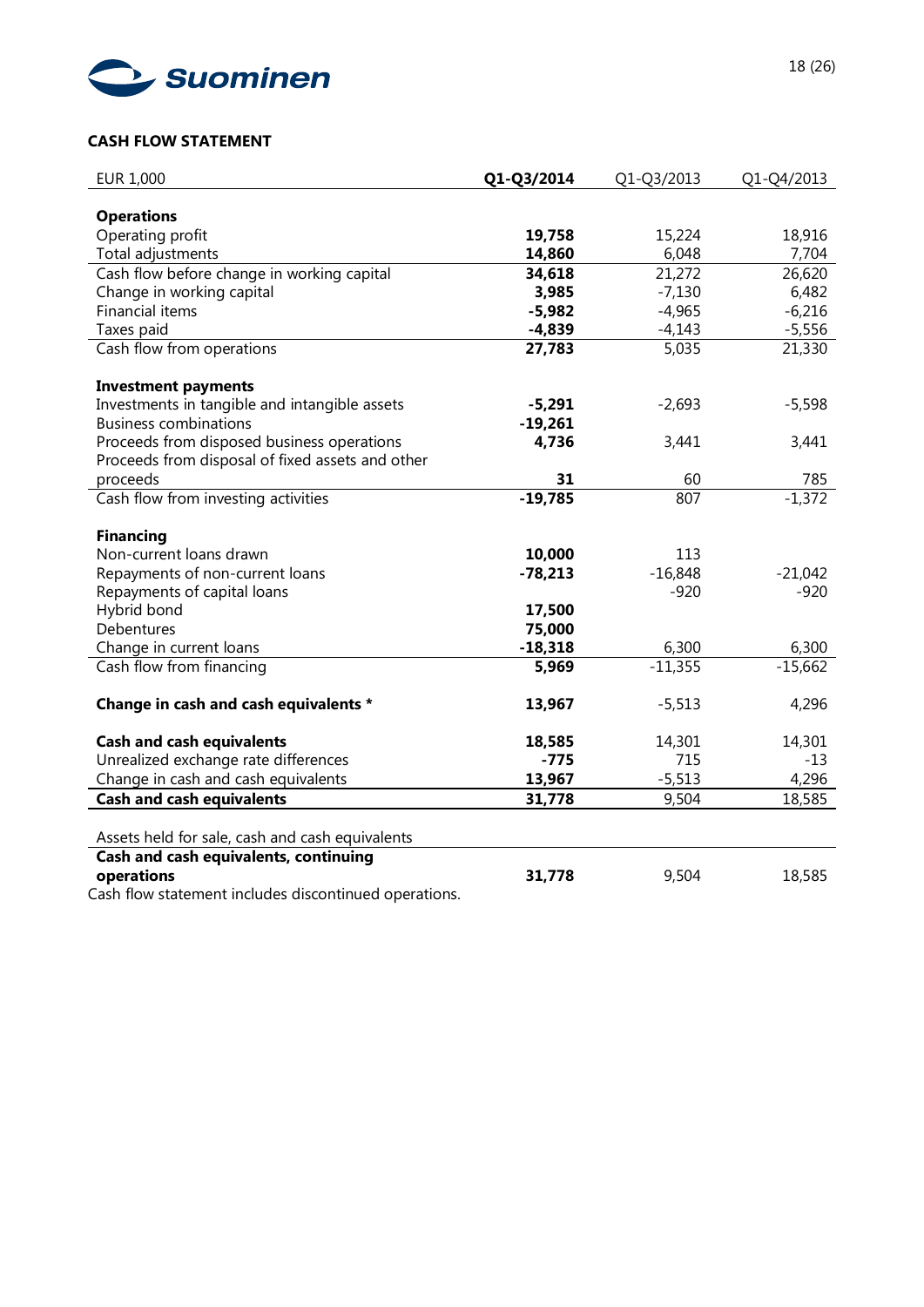

| <b>KEY FIGURES</b>                                                  |           |          | $Q1 -$  | $Q1 -$   | $Q1 -$    |
|---------------------------------------------------------------------|-----------|----------|---------|----------|-----------|
|                                                                     | Q3/2014   | Q3/2013  | Q3/2014 | Q3/2013  | Q4/2013   |
| Net sales, change, % *                                              | 10.5      | $-4.3$   | 4.6     | 4.3      | 4.7       |
| Gross profit, % **                                                  | 14.7      | 10.9     | 12.6    | 10.8     | 10.7      |
| Operating profit, % **                                              | 8.1       | 6.2      | 6.7     | 5.4      | 5.1       |
| Financial income and                                                |           |          |         |          |           |
| expenses, % **                                                      | $-4.2$    | $-1.4$   | $-2.4$  | $-1.7$   | $-1.5$    |
| Profit before income taxes,                                         |           |          |         |          |           |
| $% **$                                                              | 3.9       | 4.8      | 4.3     | 3.7      | 3.5       |
| Profit for the period, %,                                           |           |          |         |          |           |
| continuing operations                                               | 0.6       | 2.8      | 1.8     | 1.8      | 1.5       |
| Profit for the period, %,                                           |           |          |         |          |           |
| discontinued operations **                                          | $-1.5$    | $-2.5$   | $-1.8$  | $-7.1$   | $-5.8$    |
| Profit for the period, % **                                         | $-0.8$    | 0.3      | 0.1     | $-5.3$   | $-4.3$    |
| Earnings/share, EUR,                                                |           |          |         |          |           |
| continuing operations                                               | 0.00      | 0.01     | 0.02    | 0.02     | 0.02      |
| Earnings/share, EUR,                                                | $-0.01$   | $-0.01$  | $-0.02$ | $-0.08$  | $-0.09$   |
| discontinued operations                                             | 0.00      | 0.00     | 0.00    | $-0.06$  | $-0.07$   |
| Earnings/share, EUR, Group                                          |           |          |         |          |           |
| Diluted earnings/share,<br>EUR, total                               | 0.00      | 0.00     | 0.00    | $-0.06$  | $-0.07$   |
|                                                                     |           |          |         |          |           |
| Equity/share, EUR                                                   | 0.42      | 0.32     | 0.42    | 0.32     | 0.32      |
| Cash flow from                                                      |           |          |         |          |           |
| operations/share, EUR                                               | 0.07      | 0.02     | 0.11    | 0.02     | 0.09      |
| Return on equity (ROE), %                                           | $-0.8$    | $-28.5$  | $-0.8$  | $-28.5$  | $-18.6$   |
| Return on invested capital (ROI),                                   | 10.2      | $-5.9$   | 10.2    | $-5.9$   | $-0.7$    |
| Return on invested capital                                          |           |          |         |          |           |
| (ROI), %, continuing                                                |           |          |         |          |           |
| operations                                                          | 13.5      | 9.5      | 13.5    | 9.5      | 12.4      |
| Equity ratio, %                                                     | 41.0      | 33.1     | 41.0    | 33.1     | 32.9      |
| Gearing, %                                                          | 43.3      | 112.5    | 43.3    | 112.5    | 96.2      |
|                                                                     |           |          |         |          |           |
| Gross investments,                                                  |           |          |         |          |           |
| EUR 1,000, continuing                                               |           |          |         |          |           |
| operations                                                          | 951       | 700      | 4,441   | 1,420    | 4,413     |
| Depreciation, EUR 1,000,                                            |           |          |         |          |           |
| continuing operations                                               | 3,953     | 3,480    | 11,434  | 10,445   | 13,892    |
| Average personnel,                                                  |           |          |         |          |           |
| continuing operations                                               |           |          | 592     | 544      | 550       |
|                                                                     |           |          |         |          |           |
| *Compared with the same period last year.<br>** Share of net sales. |           |          |         |          |           |
|                                                                     |           |          |         |          |           |
| Non-current interest-                                               |           |          |         |          |           |
| bearing liabilities                                                 | 81,667    | 75,264   | 81,667  | 75,264   | 70,399    |
| Current interest-bearing                                            |           |          |         |          |           |
| liabilities                                                         | 3,367     | 24,071   | 3,367   | 24,071   | 24,071    |
|                                                                     | $-40,443$ | $-9,606$ | -40,443 | $-9,606$ |           |
| Interest-bearing receivables *<br>Interest-bearing net liabilities  |           |          |         |          | $-18,985$ |
|                                                                     | 44,591    | 89,729   | 44,591  | 89,729   | 75,485    |

\* Includes interest-bearing loan receivables of EUR 8.5 million granted to the divested Flexibles business.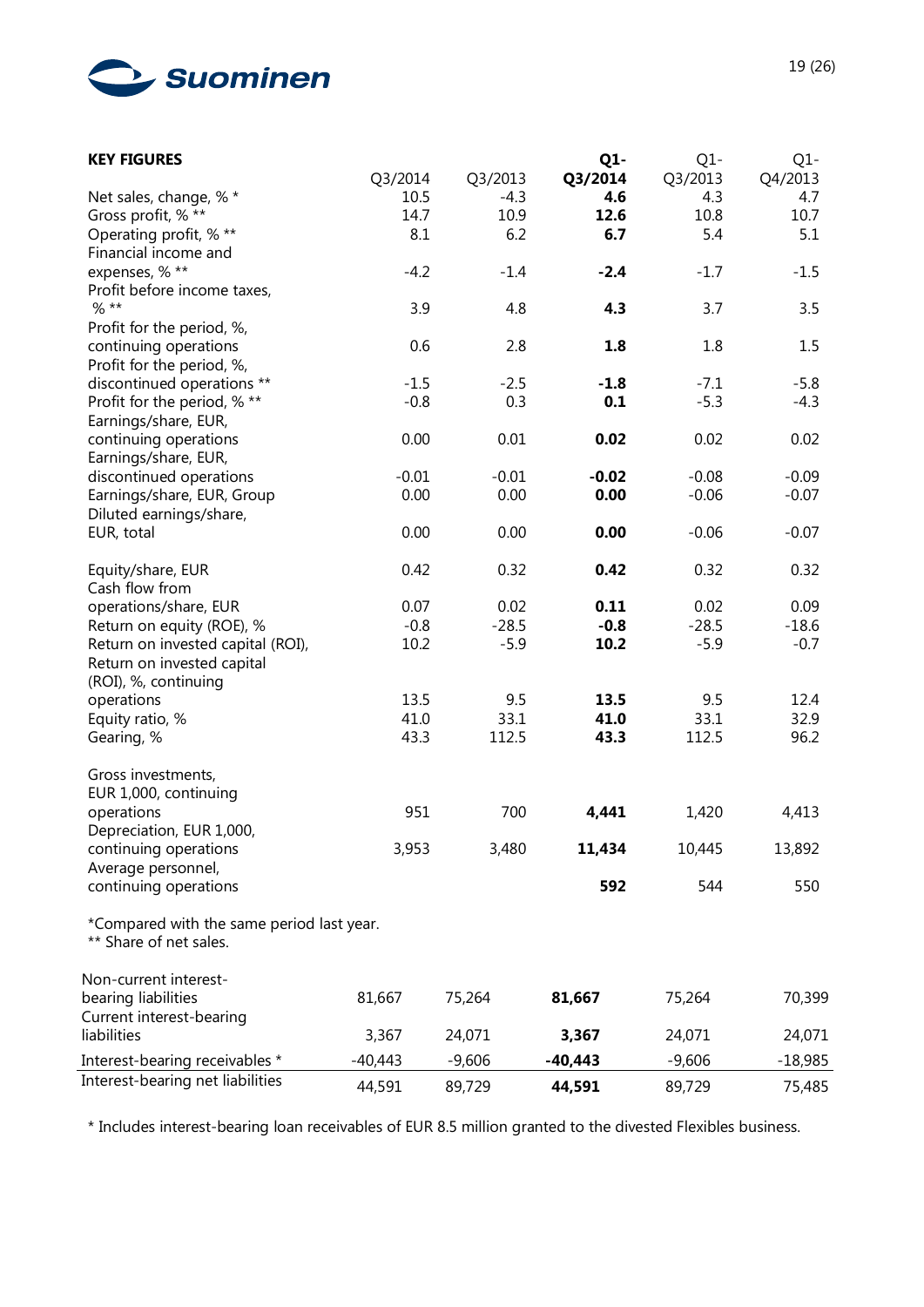

#### **BUSINESS COMBINATIONS**

Suominen acquired the Brazilian unit of the Ahlstrom Home and Personal nonwovens business on 10 February 2014. The main parts of the Home and Personal nonwovens business were acquired in 2011, but due to the delays for some licenses and authorizations the acquisition of the Brazilian business was prolonged. Thanks to the acquisition, Suominen's nonwovens business has a better coverage on the South American markets.

The balance sheet and the income statement of the Brazilian company were consolidated to Suominen as from 1 February 2014.

The shares of the local company were acquired. The enterprise value was EUR 17.5 million. The final consideration was EUR 19.6 million.

| <b>Consideration</b> | <b>Fair value</b> |
|----------------------|-------------------|
| Cash                 | 19,558            |

Recognized amounts of identifiable assets acquired and liabilities assumed according to the initial calculations:

| 1 000 e                       | Fair values |
|-------------------------------|-------------|
| Property, plant and equipment | 10,463      |
| Intangible assets             | 20          |
| Other non-current receivables | 1,392       |
| Inventories                   | 3,195       |
| Trade and other receivables   | 5,084       |
| Cash                          | 297         |
| Total assets                  | 20,452      |
|                               |             |
| <b>Financial liabilities</b>  | 416         |
| Other liabilities             | 478         |
| <b>Total liabilities</b>      | 894         |
| The identifiable net assets   | 19,558      |

The transaction costs of EUR 0.2 million are reported in the non-recurring items.

The Group´s net sales would have been EUR 298.5 million and operating profit EUR 20.2 million, if the transaction had been realized at the start of 2014 and the costs in the end of 2013.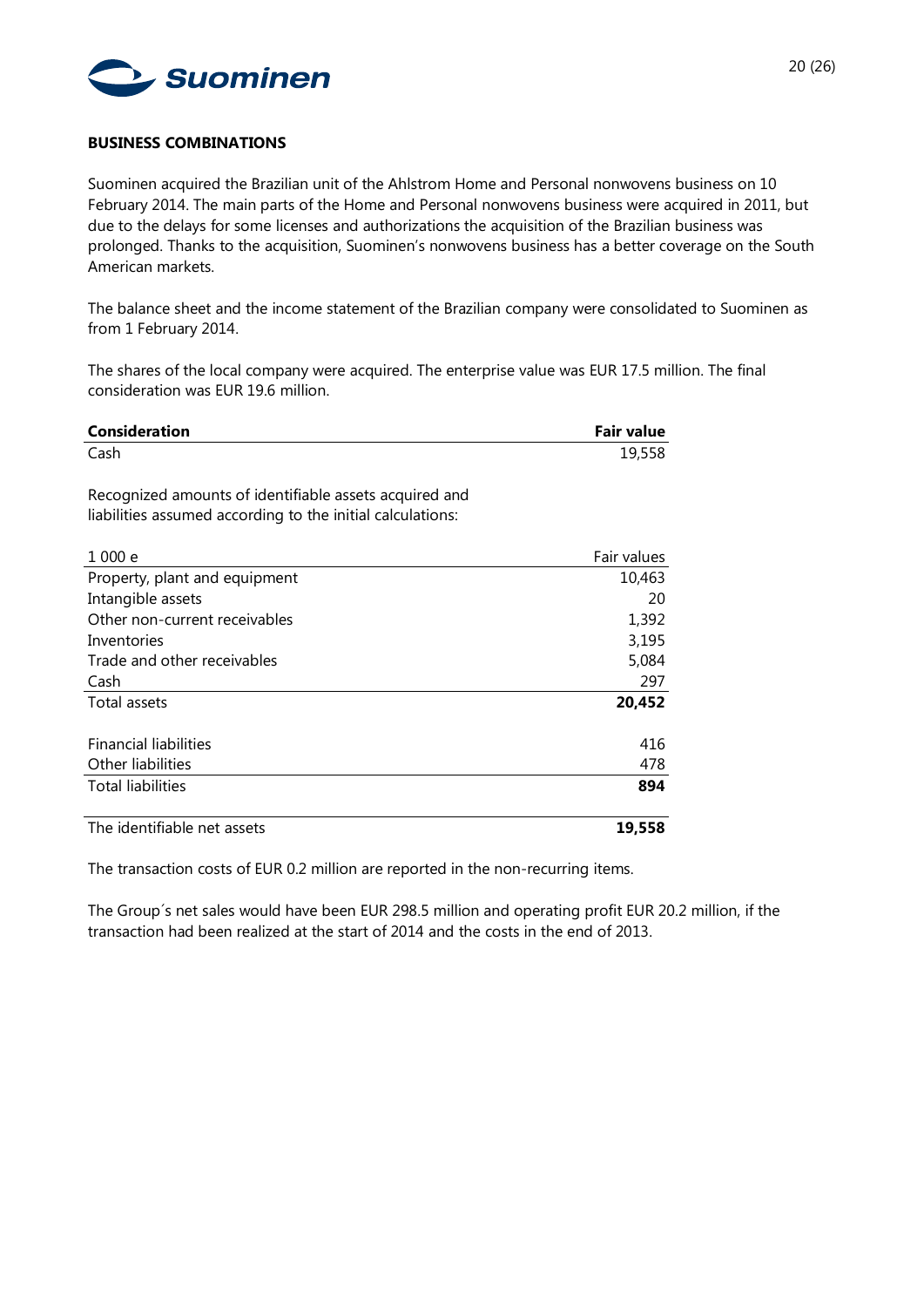

# **DISCONTINUED OPERATIONS**

| <b>EUR 1,000</b>                                        | Q1-Q3/2014 | Q1-Q3/2013 | Q1-Q4/2013 |
|---------------------------------------------------------|------------|------------|------------|
|                                                         |            |            |            |
| Net sales                                               | 32,521     | 44,115     | 59,438     |
| Costs                                                   | $-31,608$  | $-45,836$  | $-62,601$  |
| Profit before income taxes from discontinued            |            |            |            |
| operations                                              | 913        | $-1,721$   | $-3,163$   |
| Income taxes                                            | $-197$     | 34         | $-231$     |
| Profit after income taxes from discontinued operations  | 716        | $-1,687$   | $-3,394$   |
| Impairment loss recognized on the remeasurement to      |            |            |            |
| fair value and cost to sell                             | $-5,921$   |            |            |
| Profit/loss for the period from discontinued operations | $-5,205$   | $-1,687$   | $-3,394$   |
| The impact of the divestment of the Flexibles           |            |            |            |
| business on the Group's financial position              |            |            |            |
| Tangible and intangible assets                          | 17,942     |            |            |
| Non-current receivables                                 | 1,511      |            |            |
| Inventories                                             | 7,340      |            |            |
| Trade receivables and other current receivables         | 9,004      |            |            |
| Cash at bank and in hand                                | 997        |            |            |
| Total                                                   | 36,794     |            |            |
| Non-current liabilities                                 | 4,642      |            |            |
| Trade payables and other current liabilities            | 10,157     |            |            |
| Total                                                   | 14,799     |            |            |
| <b>Total net assets sold</b>                            | 21,995     |            |            |
| Cash consideration                                      | 5,733      |            |            |
| Cash equivalents held by discontinued operations        | $-997$     |            |            |
| Net cash flow                                           | 4,736      |            |            |
| <b>Cash flow from discontinued operations</b>           |            |            |            |
| Cash flow from operations                               | 774        |            |            |
| Cash flow from investing activities                     | $-376$     |            |            |
| Cash flow from financing                                | $-1,800$   |            |            |
| Change in cash and cash equivalents                     | $-1,402$   |            |            |
| <b>NET SALES BY MARKET AREA</b>                         |            |            |            |
| EUR 1,000                                               | Q1-Q3/2014 | Q1-Q3/2013 | Q1-Q4/2013 |
|                                                         |            |            |            |

| Europe, other           | 101,678 | 106,960 | 138,020 |
|-------------------------|---------|---------|---------|
| North and South America | 185,447 | 168,964 | 224,132 |
| Other countries         | 7.917   | 6.189   | 9.240   |
| Net sales, total        | 296,984 | 283,847 | 373,684 |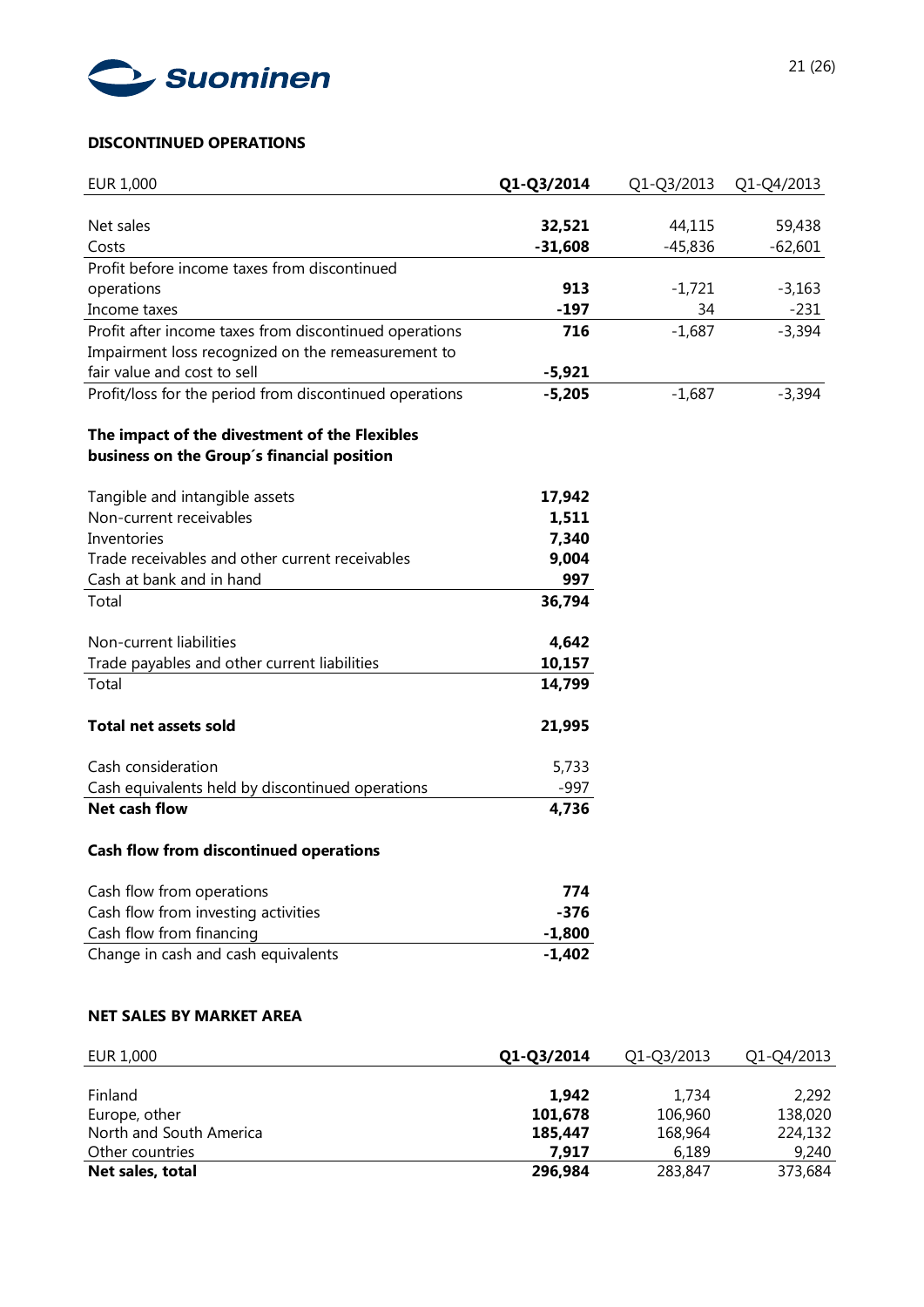

# **QUARTERLY FIGURES**

|                              |          |          |          |          | U4/2013- |
|------------------------------|----------|----------|----------|----------|----------|
| EUR 1,000                    | Q4/2013  | Q1/2014  | Q2/2014  | Q3/2014  | Q3/2014  |
| Net sales                    | 89,837   | 98,353   | 95,340   | 103,291  | 386,821  |
| Operating profit before non- |          |          |          |          |          |
| recurring items              | 4.176    | 6,384    | 5,524    | 8,710    | 24,792   |
| % of net sales               | 4.6      | 6.5      | 5.8      | 8.4      | 6.4      |
| Non-recurring items          | -482     | $-233$   | $-278$   | -349     | $-1,342$ |
| Operating profit, total      | 3,694    | 6,151    | 5,246    | 8,361    | 23,450   |
| % of net sales               | 4.1      | 6.3      | 5.5      | 8.1      | 6.1      |
| Net financial expenses       | $-1,096$ | $-1,467$ | $-1,276$ | $-4,334$ | $-8,173$ |
| Profit before income taxes   | 2,598    | 4,684    | 3,970    | 4,027    | 15,277   |

## **TAXES FOR THE PERIOD UNDER REVIEW**

Income tax expense is calculated by country, on the basis of taxable results and income tax rates.

## **INFORMATION ON RELATED PARTIES**

Suominen has related party relationships with the members of the Board of Directors, and the members of the Corporate Executive Team, and Ahlstrom Corporation, including its subsidiaries and associated companies. The company has no associated companies. Salaries paid to the related parties amounted to EUR 1,470 thousand, obligatory pension payments EUR 113 thousand, voluntary pension payments EUR 59 thousand and share-based payments EUR 53 thousand.

## **Other related-party transactions**

| EUR 1,000                       | 1-9/2014 | 1-9/2013 | 1-12/2013 |
|---------------------------------|----------|----------|-----------|
| Sales of goods and services     | 4.657    | 13,583   | 16.439    |
| Purchases of goods and services | 56.142   | 52,388   | 62.342    |
| Trade and other receivables     | 865      | 1,587    | 1,396     |
| Trade and other payables        | 8.552    | 1,383    | 2.073     |

Other related-party transactions are transactions with Ahlstrom Corporation and its subsidiaries and associated companies.

 $Q_4$ /2013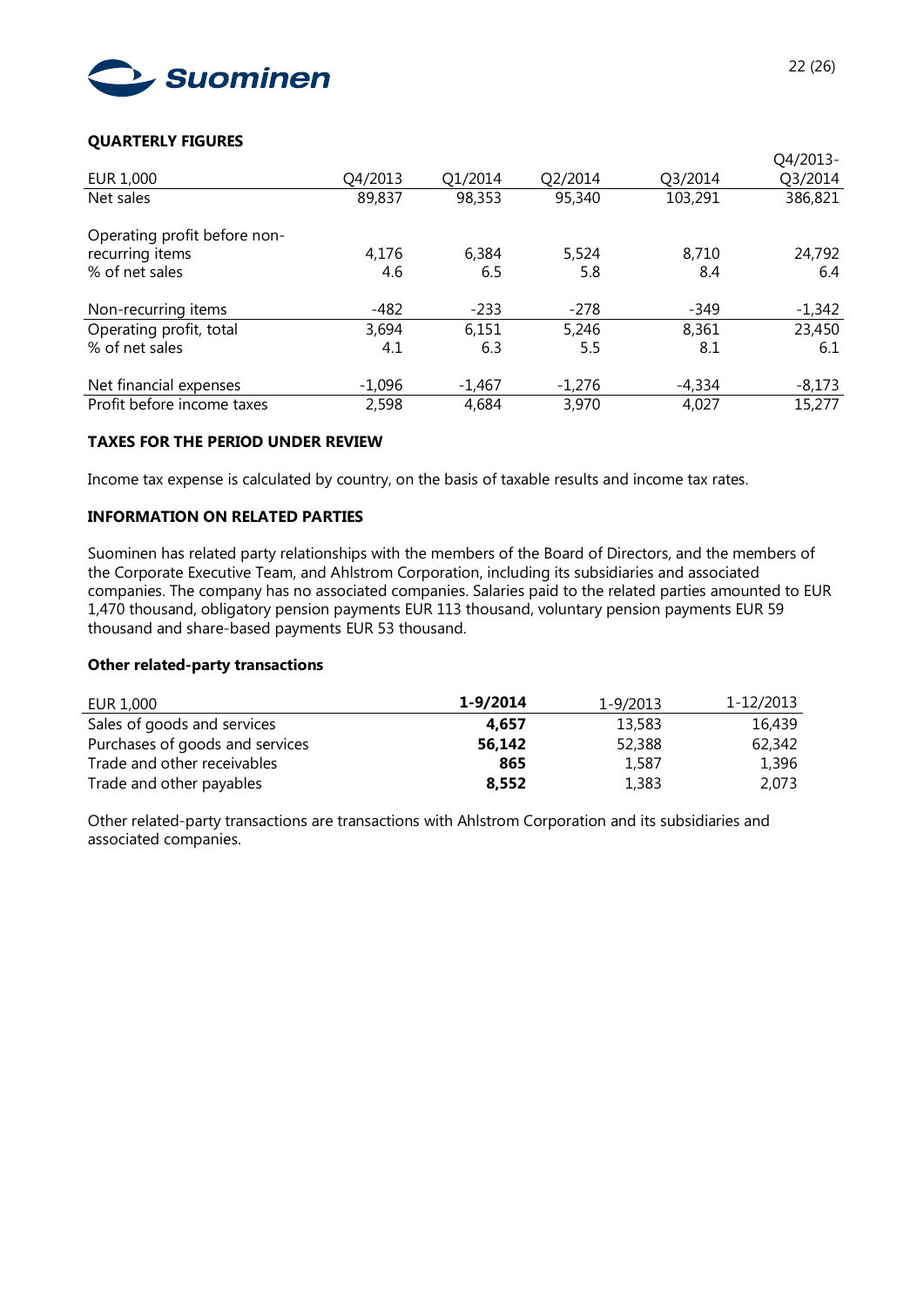

## **CHANGES IN BORROWINGS**

| EUR 1,000                                              | Q1-Q3/2014 | Q1-Q3/2013 | Q1-Q4/2013 |
|--------------------------------------------------------|------------|------------|------------|
| Total borrowings on 1 January                          | 94,471     | 111,518    | 111,518    |
| Current loans from financial institutions on 1 January | 24,071     | 20,571     | 20,571     |
| Discontinued operations                                | $-502$     |            |            |
| Change in current loans from financial institutions    | $-20,202$  | 3,499      | 3,500      |
| Current loans from financial institutions on 30 Sep    | 3,367      | 24,071     | 24,071     |
| Non-current loans on 1 January                         | 70,399     | 90,027     | 90,027     |
| Discontinued operations                                | -4,283     |            |            |
| Change in non-current loans                            | $-59,449$  | $-14,763$  | $-19,628$  |
| Non-current loans on 30 Sep                            | 6,667      | 75,264     | 70,399     |
| Debentures on 1 January                                |            |            |            |
| Change in debentures                                   | 75,000     |            |            |
| Debentures on 30 Sep                                   | 75,000     | $\Omega$   | $\Omega$   |
| Capital loans on 1 January                             |            | 920        | 920        |
| Change in capital loans                                |            | $-920$     | $-920$     |
| Capital loans on 30 Sep                                | 0          | $\Omega$   | $\Omega$   |
| Total borrowings on 30 Sep                             | 85,034     | 99,335     | 94,471     |

# **CHANGES IN FIXED ASSETS**

|                                |                 | $Q1 -$            |           |            |           |            |
|--------------------------------|-----------------|-------------------|-----------|------------|-----------|------------|
|                                |                 | Q3/2014           |           | Q1-Q3/2013 |           | Q1-Q4/2013 |
| EUR 1,000                      | <b>Tangible</b> | <b>Intangible</b> | Tangible  | Intangible | Tangible  | Intangible |
| Book value at the              |                 |                   |           |            |           |            |
| beginning of the               |                 |                   |           |            |           |            |
| period                         | 98,640          | 12,025            | 118,019   | 12,529     | 118,019   | 12,529     |
| Investments                    | 2,567           | 1,856             | 1,773     | 673        | 3,662     | 1,004      |
| Decreases                      |                 |                   | $-18$     |            | $-18$     |            |
| Discontinued                   |                 |                   |           |            |           |            |
| operations                     | $-18,484$       | -179              | $-5,365$  | $-115$     | $-5,365$  | $-115$     |
| <b>Business combinations</b>   | 10,463          | 20                |           |            |           |            |
| Depreciation                   | $-10,071$       | $-1,363$          | $-11,298$ | $-1,153$   | $-15,000$ | $-1,545$   |
| <b>Translation differences</b> |                 |                   |           |            |           |            |
| and other changes              | 5,438           | 75                | $-1,757$  | -448       | $-2,658$  | 152        |
| Book value at the end          |                 |                   |           |            |           |            |
| of the period                  | 88,553          | 12,434            | 101,355   | 11,486     | 98,640    | 12,025     |
|                                |                 |                   |           |            |           |            |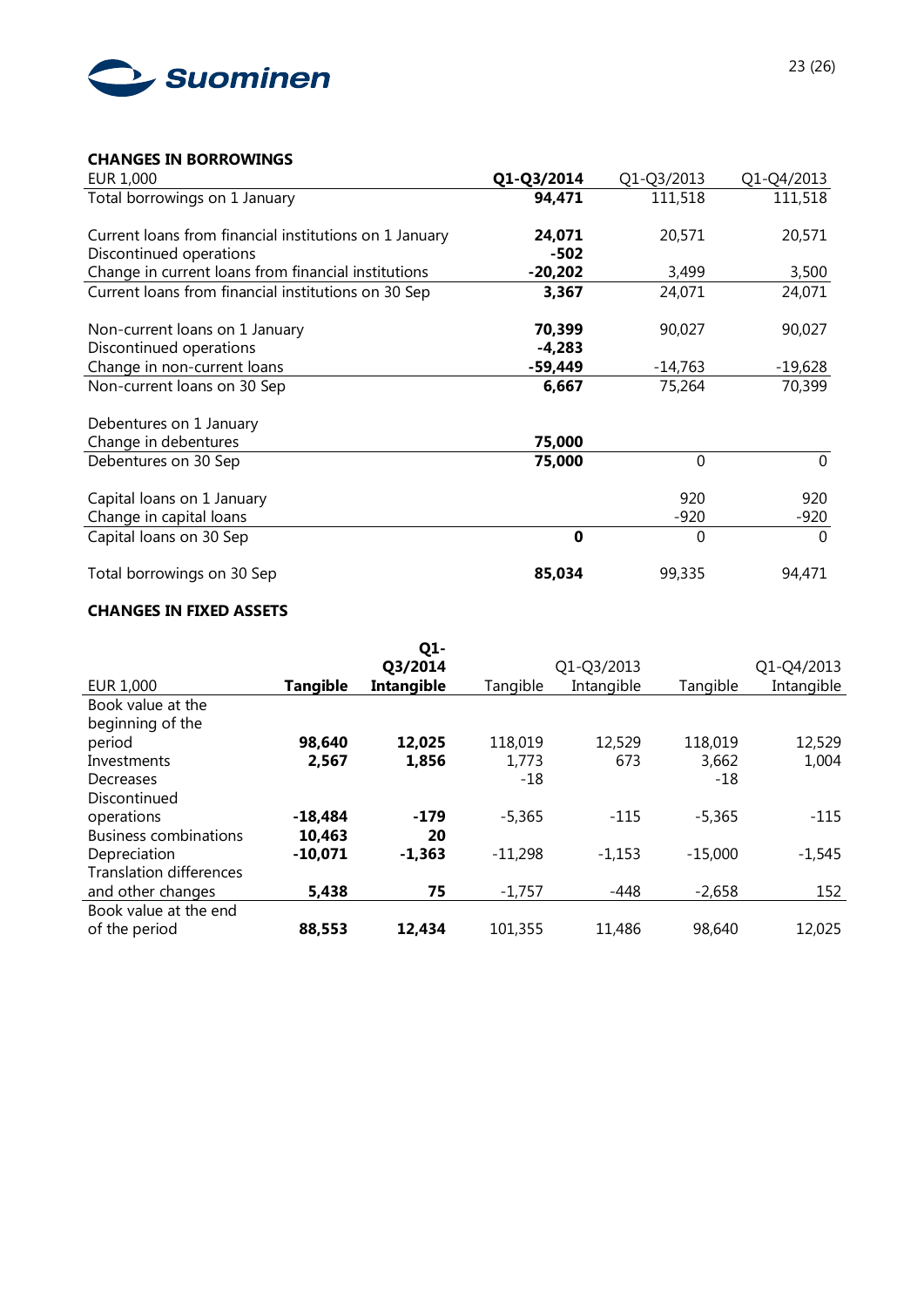

## **CONTINGENT LIABILITIES**

| EUR 1,000                                 | Q1-Q3/2014 | Q1-Q3/2013 | Q1-Q4/2013 |
|-------------------------------------------|------------|------------|------------|
| For own debt                              |            |            |            |
| Secured loans                             | 85,000     | 95,982     | 91,345     |
| <b>Guarantee commitments</b>              |            |            |            |
| Absolute guarantees                       | 85,000     |            |            |
| Guarantees on other own commitments       | 1,593      |            |            |
| Guarantees on behalf of third parties     | 4,669      | 1,433      |            |
| <b>Nominal values of pledges</b>          |            |            |            |
| Real estate mortgages                     |            | 27,039     | 27,042     |
| Floating charges                          |            | 173,201    | 165,761    |
| Pledged subsidiary shares and loans       |            | 192,287    | 189,699    |
| <b>Other own commitments</b>              |            |            |            |
| Operating leases, real estates            | 21,918     | 21,768     | 22,672     |
| Operating leases, machinery and equipment | 1,386      | 2,495      | 2,373      |

# **FINANCIAL ASSETS BY CATEGORY**

- a. Financial assets at fair value through profit or loss
- b. Held-to-maturity investments
- c. Loans and receivables
- d. Available-for-sale financial assets
- e. Book value
- f. Fair value

## **Classes by instruments' nature**

| EUR 1,000                     | а.  | b.  | c.     | d.  | e.     |        |
|-------------------------------|-----|-----|--------|-----|--------|--------|
| Available-for-sale financial  |     |     |        |     |        |        |
| assets                        |     |     |        | 942 | 942    | 942    |
| Held-to-maturity investments  |     | 449 |        |     | 449    | 449    |
| Other non-current receivables | 980 |     |        |     | 980    | 980    |
| Loan receivables              |     |     | 8,591  |     | 8,591  | 8,591  |
| Trade receivables             |     |     | 50,639 |     | 50,639 | 50,639 |
| Other current receivables     |     |     | 300    |     | 300    | 300    |
| Cash and cash equivalents     |     |     | 31,778 |     | 31,778 | 31,778 |
| Total at 30 Sep 2014          | 980 | 449 | 91.307 | 942 | 93,678 | 93,678 |

|                              | <b>Classes by instruments' nature</b> |     |        |     |        |        |
|------------------------------|---------------------------------------|-----|--------|-----|--------|--------|
| EUR 1,000                    | a.                                    | b.  | c.     | d.  | е.     | f.     |
| Available-for-sale financial |                                       |     |        |     |        |        |
| assets                       |                                       |     |        | 939 | 939    | 939    |
| Held-to-maturity             |                                       |     |        |     |        |        |
| investments                  |                                       | 451 |        |     | 451    | 451    |
| Other non-current            |                                       |     |        |     |        |        |
| receivables                  | 511                                   |     |        |     | 511    | 511    |
| Loan receivables             |                                       |     | 131    |     | 131    | 131    |
| Trade receivables            |                                       |     | 46,908 |     | 46,908 | 46,908 |
| Other current receivables    | 58                                    |     | 371    |     | 429    | 429    |
| Cash and cash equivalents    |                                       |     | 18,585 |     | 18,585 | 18,585 |
| Total at 31 Dec 2013         | 569                                   | 451 | 65,996 | 939 | 67,954 | 67,954 |

Principles in estimating fair value for financial assets for 2014 are the same as those used for preparing the financial statements for 2013.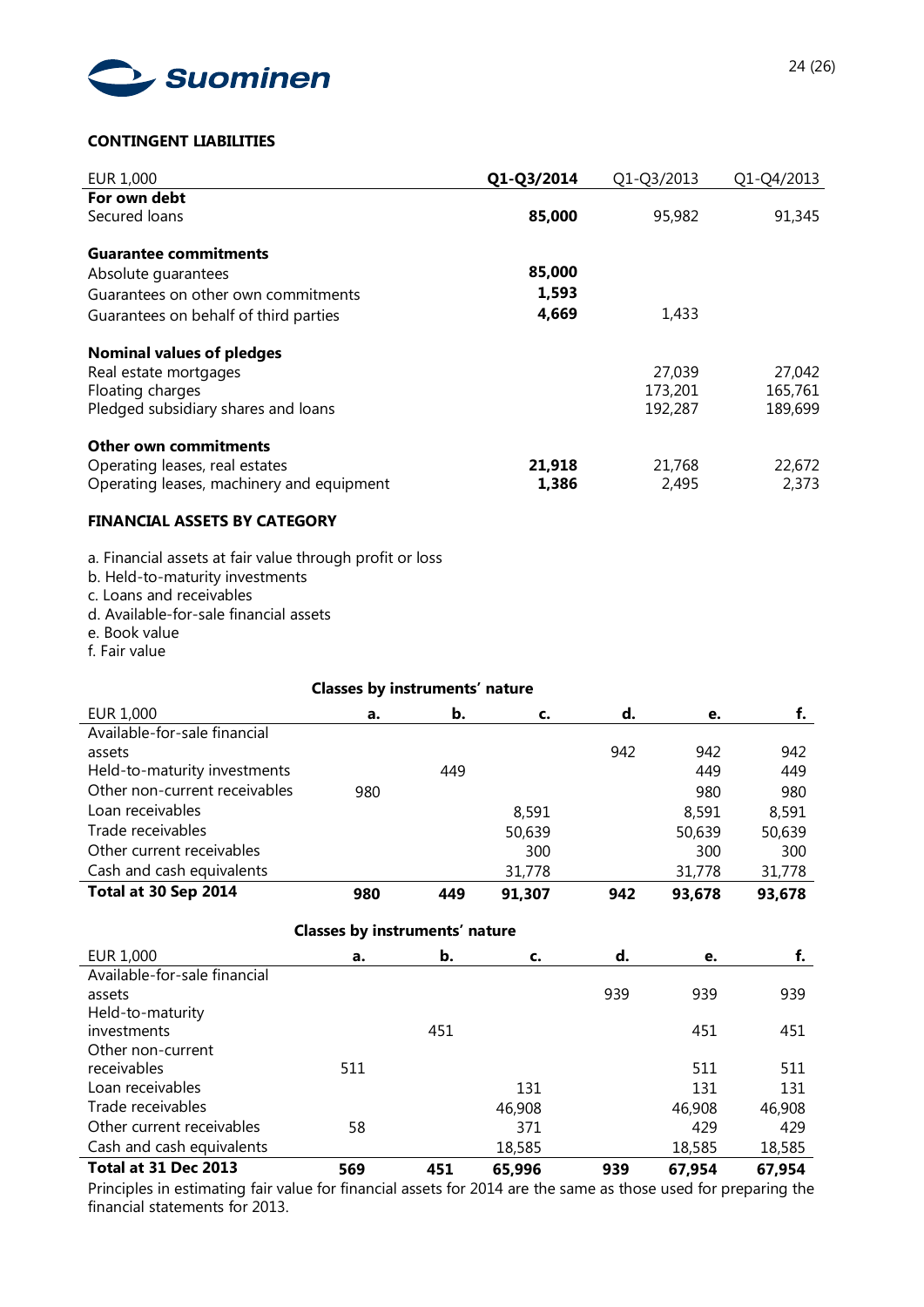

## **FINANCIAL LIABILITIES**

|                                       | 30 Sep 2014 |         | 31 Dec 2013 |         |
|---------------------------------------|-------------|---------|-------------|---------|
| EUR 1,000                             | <b>Book</b> | Fair    | <b>Book</b> | Fair    |
|                                       | value       | value   | value       | value   |
| Non-current                           |             |         |             |         |
| Loans from financial institutions     | 6,667       | 6,667   | 69,828      | 69,144  |
| Pension loans                         |             |         | 571         | 577     |
| Debentures                            | 75,000      | 74,993  |             |         |
| Other non-current liablities          | 710         | 710     |             |         |
| Total                                 | 82,377      | 82,369  | 70,399      | 69,721  |
| Current *)                            |             |         |             |         |
| Repayment of non-current liabilities  |             |         |             |         |
| Loans from financial institutions     | 3,333       | 3,333   | 23,414      | 23,412  |
| Pension loans                         |             |         | 571         | 594     |
| Financial leasing                     | 34          | 34      | 86          | 86      |
| Derivatives not held for hedge        |             |         |             |         |
| accounting                            |             |         | 94          | 94      |
| Derivatives held for hedge accounting | 83          | 83      | 1,354       | 1,354   |
| Other current liabilities             | 386         | 386     |             |         |
|                                       |             |         |             |         |
| Trade payables                        | 43,465      | 43,465  | 45,016      | 45,016  |
| Total                                 | 47,301      | 47,301  | 70,535      | 70,556  |
| <b>Total</b>                          | 129,678     | 129,670 | 140,934     | 140,277 |

\*) In the balance sheet under current liabilities.

Principles in estimating fair value for financial liabilities for 2014 are the same as those used for preparing the financial statements for 2013.

# **FAIR VALUE MEASUREMENT HIERARCHY**

| EUR 1,000                          | Level 1 | Level 2 | Level 3 |
|------------------------------------|---------|---------|---------|
| Assets measured at fair value      |         |         |         |
| Assets held for sale               |         |         | 942     |
| Total                              |         |         | 942     |
|                                    |         |         |         |
| Derivatives measured at fair value |         |         |         |
| Currency forward deals             |         | $-717$  |         |
| Electricity derivatives            |         | -83     |         |
| Total                              |         | -800    |         |

Interest rate swaps were reversed at the refinancing arrangements.

Principles in estimating fair value for financial assets and their hierarchies for 2014 are the same as those used for preparing the financial statements for 2013.